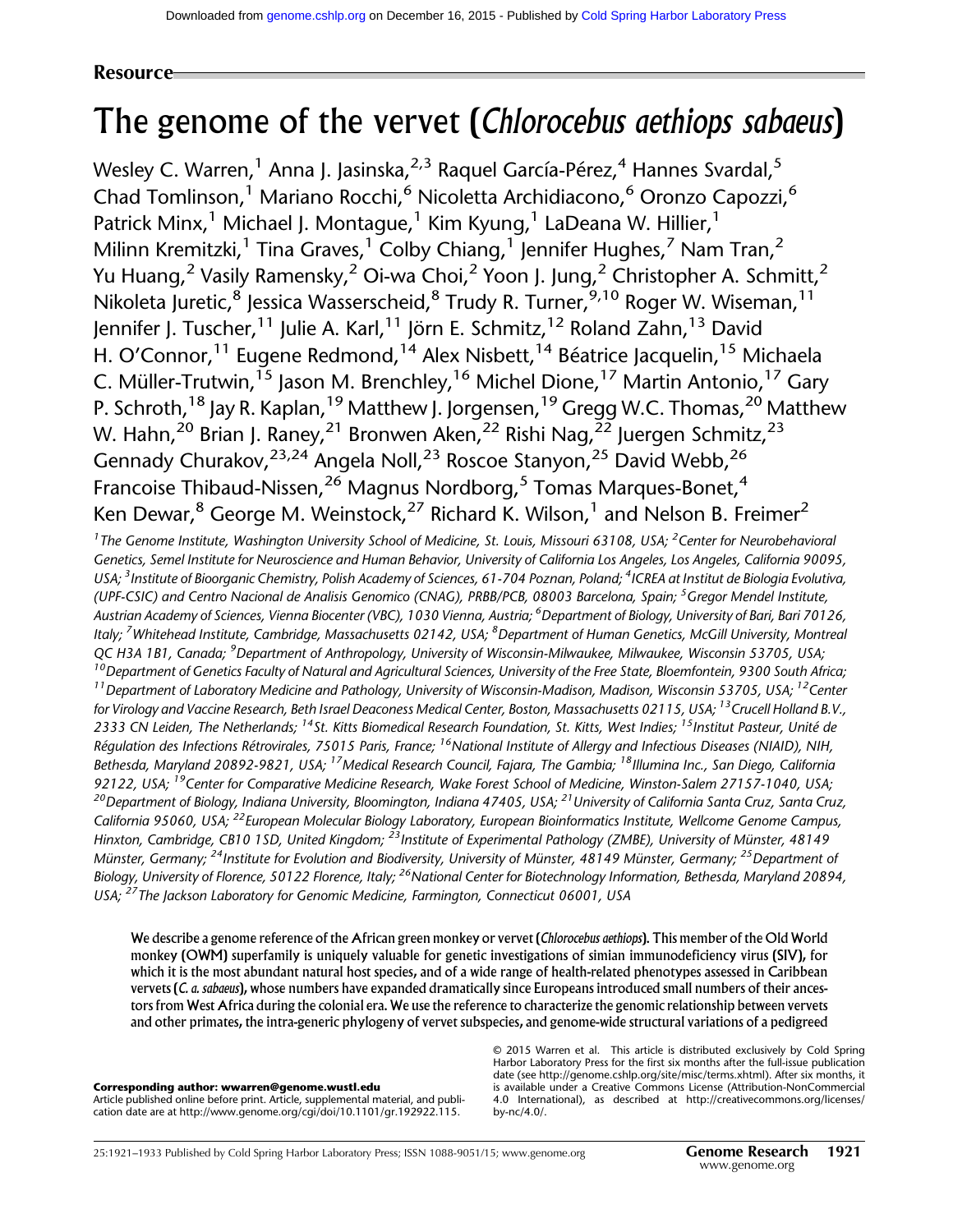C. a. sabaeus population. Through comparative analyseswith human and rhesus macaque, we characterize at high resolution the unique chromosomal fission events that differentiate the vervets and their close relatives from most other catarrhine primates, in whom karyotype is highly conserved. We also provide a summary of transposable elements and contrast these with the rhesus macaque and human. Analysis of sequenced genomes representing each of the main vervet subspecies supports previously hypothesized relationships between these populations, which range across most of sub-Saharan Africa, while uncovering high levels of genetic diversity within each. Sequence-based analyses of major histocompatibility complex (MHC) polymorphisms reveal extremely low diversity in Caribbean C. a. sabaeus vervets, compared to vervets from putatively ancestral West African regions. In the C. a. sabaeus research population, we discover the first structural variations that are, in some cases, predicted to have a deleterious effect; future studies will determine the phenotypic impact of these variations.

# [Supplemental material is available for this article.]

Nonhuman primates (NHPs), compared with rodents, display a far greater level of conservation with humans at all levels of biology, providing essential disease models for systems where humans and rodents are particularly divergent, including inflammatory, infectious, and metabolic diseases, and disorders of brain and behavior. However, the lack of tools for large-scale, genome-level investigations has limited the utility of NHPs as genetic models for common, complex disorders. Given that the vervet is among the most widely used NHP in biomedical research, we established the International Vervet Genome Consortium to develop genomic resources, beginning with the reference genome described here.

Caribbean vervets are uniquely valuable for genetic research, as a very small number of West African C. a. sabaeus vervets introduced to the West Indies as early as the 17th century (Long 2003) gave rise to wild populations on the islands of St. Kitts, Nevis, and Barbados that were recently estimated at more than 50,000– 100,000 individuals (Jasinska et al. 2012). The rapid expansion from an extreme bottleneck has likely enabled deleterious variants to attain a relatively high frequency in these populations, facilitating detection of their association with phenotypes (Service et al. 2014). These Caribbean vervet populations provided the founding monkeys for several research colonies on St. Kitts and in North America that now contain large numbers of phenotyped monkeys from a homogeneous and restricted genetic background (Jasinska et al. 2013). In particular, the Vervet Research Colony (VRC), which included the male monkey whose DNA we used to generate the reference genome, is managed as a single extended pedigree, now up to nine generations deep.

A second motivation for vervet genomic efforts derived from the opportunity to identify host genomic features that evolved in relation to simian immunodeficiency virus (SIV), and thereby gain insight into the biology of human immunodeficiency virus (HIV), which originated through mutations in SIV (Hirsch et al. 1989; Gao et al. 1999). The main vervet subspecies (C. a. sabaeus, C. a. tantalus, C. a. pygerythrus, C. a. aethiops, and C. a. cynosurus) co-evolved with distinct SIV strains (Fukasawa et al. 1988; Fomsgaard et al. 1990; Allan et al. 1991; Hirsch et al. 1993; Jin et al. 1994) which are endemic in their natural populations across sub-Saharan Africa and which appear to infect their hosts without causing immunodeficiency diseases. Vervet genome sequencing will enable comparative studies to identify variations between vervets and other primates, including humans (which have had only recent exposure to HIV), and rhesus macaques (which have been exposed to SIV only experimentally), both of which, when infected, progress to AIDS. Additionally, host genome-level analyses will permit comparative studies within C. a. sabaeus to evaluate the hypothesis that balancing selection (Cagliani et al. 2010) may have maintained some as yet unknown protective alleles at a higher frequency in Africa than in the Caribbean, where wild vervet populations are SIV-free.

Finally, a high-quality reference assembly is a prerequisite for characterizing the structural genomic features that differentiate Cercopithecini (including vervets) from the other Cercopithecidae and from catarrhines, generally, including humans. This divergence is important for reconstructing primate evolutionary biology as well as for efforts to identify the genomic basis for phenotypic differences between these taxa (Fig. 1). The vervet genome differs from most other primate genomes in its higher chromosome number  $(2n = 60)$ , which mainly reflects chromosome breakages (Finelli et al. 1999; Jasinska et al. 2007). Seven chromosome fission events resulted in 29 vervet autosomes, compared to 21 or 22 in most other catarrhines (Stanyon et al. 2012). With few exceptions, such as the gibbon (Carbone et al. 2014) and owl monkey (Ruiz-Herrera et al. 2005), primate chromosomes reveal little change from the inferred ancestral karyotype. The chromosomal variation in gibbon likely resulted from a gibbon-specific retrotransposon that moved into regions harboring chromosomal segregation genes (Carbone et al. 2014). The vervet provides a different kind of model for studying chromosome stability since the fission events are likely more recent, having occurred since the split between Cercopithecini and other members of Cercopithecinae ∼11.5–14.1 million years ago (Mya) (Perelman et al. 2011; Pozzi et al. 2014).

In summary, we have built a high-quality vervet genome reference to enable genetic investigations of complex phenotypes, to compare the vervet genome to those of other primates, to describe the genetic relatedness among Chlorocebus subspecies, to measure intra-specific diversity at the major histocompatibility (MHC) locus within C. a. sabaeus, and to examine structural variations within this biomedically relevant research population.

# Results

#### Genome reference build

Biomedical research on the vervet largely utilizes C. a. sabaeus monkeys of Caribbean origin. In the final male vervet assembly, referred to as Chlorocebus\_sabaeus 1.1, we ordered and oriented a total of 2.78 Gb in 29 autosomes (CAE1-CAE29) (Supplemental Fig. S1) and two sex chromosomes (CAEX and CAEY), with only 17 Mb remaining unplaced. The assembled size of vervet Chromosome Y (6 Mb) was ∼21% of that estimated for the closely related rhesus macaque Chromosome Y (Hughes et al. 2012). As this highly repetitive chromosome was present in half the number of copies as the autosomes, and was assembled de novo, further investigations will be required to fully characterize Chromosome Y (Hughes et al. 2012). Similarly, we expected the male vervet Chromosome X to be assembled in fewer bases when compared to the assembled female Chromosome X of rhesus macaque (Zimin et al. 2014). Assembled sizes for the male vervet and female rhesus macaque X Chromosomes are 144 and 148 Mb with spanned gaps of 5445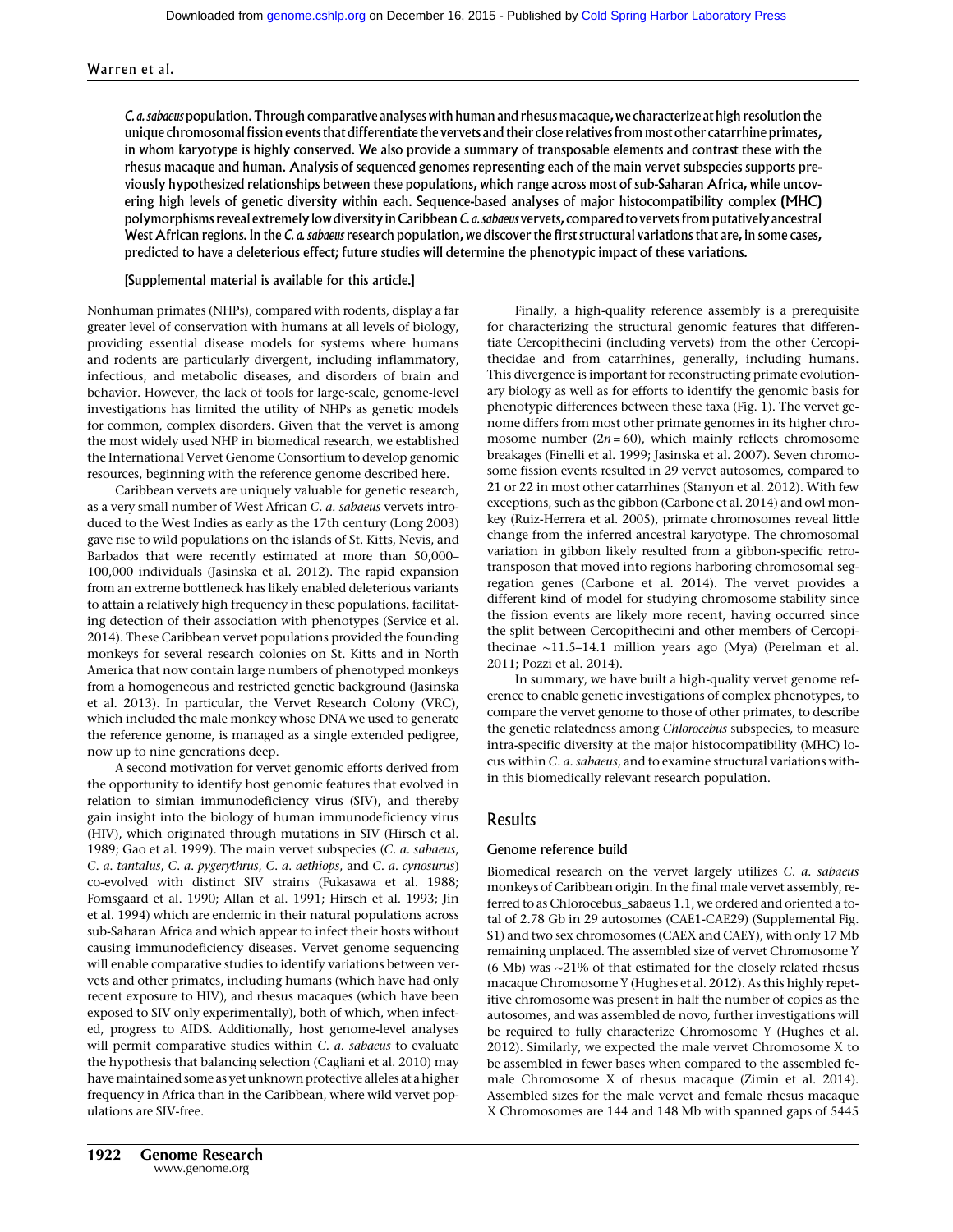

Figure 1. A phylogenetic tree depicting the position of vervet. The ultrametric tree with branch lengths is labeled in millions of years for the 11 mammalian species used in this study. Divergence times obtained from TimeTree ([www.timetree.org/\)](http://www.timetree.org/).

and 4281, respectively, suggesting slightly lower overall sequence representation in the vervet (Supplemental Table S1).

The vervet assembly displayed a greater degree of sequence contiguity than other NHP assemblies with a similar total of assembled bases (Supplemental Table S2). About 50% of the assembled genome size is in contigs >90 kb (compared to 13–86 kb reported in other NHPs) and scaffolds >81 Mb (Supplemental Table S2). The vervet assembly was supported by >8.5-fold coverage in spanning BACs (91% have a unique paired-end alignment position in the assembly), and only 1.6% were residual discordant clones, where the vervet assembly requires improvement. The human genome is the only other primate genome curated to this degree of detail for chromosomal accuracy.

To annotate the vervet genome for gene content, we utilized the collective methods deployed at NCBI ([http://www.ncbi.nlm.](http://www.ncbi.nlm.nih.gov/genome/annotation_euk/process/) [nih.gov/genome/annotation\\_euk/process/\)](http://www.ncbi.nlm.nih.gov/genome/annotation_euk/process/), taking as input RNA sequencing (RNA-seq) data from total RNA and small RNA cDNA libraries derived from a diverse set of tissue types, as well as human RefSeq and GenBank transcripts and primate proteins. The currently identified set of protein coding genes (21,128) and noncoding genes (8520) is comparable in number to that observed for other primate genomes ([http://www.ncbi.nlm.nih.gov/genome/](http://www.ncbi.nlm.nih.gov/genome/annotation_euk/Chlorocebus_sabaeus/100/) [annotation\\_euk/Chlorocebus\\_sabaeus/100/](http://www.ncbi.nlm.nih.gov/genome/annotation_euk/Chlorocebus_sabaeus/100/); Supplemental Table S2). We aligned 97.9% of 46,823 human known RefSeq (Pruitt et al. 2014) transcripts to the vervet genome at an average coverage of 98.8% (Kapustin et al. 2008). To further assess the vervet genome for quality of gene representation, we aligned with BLAT (Kent 2002) de novo assembled transcripts (Grabherr et al. 2011), derived from vervet blood, caudate, pituitary, fibroblast, and adrenal RNA-seq data, against the vervet genome reference at a 90% identity threshold, and found that >95% of vervet transcripts constructed in a reference-free manner were represented in the assembly at 95% of their length. Additionally, we produced an independent set of predicted protein-coding genes (19,165) using the Ensembl annotation process (Flicek et al. 2014) that adds additional gene query options.

#### Primate genome conservation

The vervet karyotype contains seven additional autosomes compared to the inferred ancestral catarrhine karyotype (Finelli et al. 1999; Stanyon et al. 2012). To discern whether vervets also display more frequent smaller-scale rearrangements, we first conducted a comparative analysis of total interspersed repeats, then performed detailed comparisons of synteny between the vervet genome and those of human and rhesus macaque. Total transposable elements (TEs) occupy ∼48% of the vervet genome and are distributed in a pattern comparable to that observed in rhesus macaque (Zimin et al. 2014) and human (Supplemental Tables S3–S6; International Human Genome Sequencing Consortium 2001). Elements such as L1\_RS, AluYR, and ERV(L)-MaLR showed a high proportion of full-length copies, indicating their recent activity and possible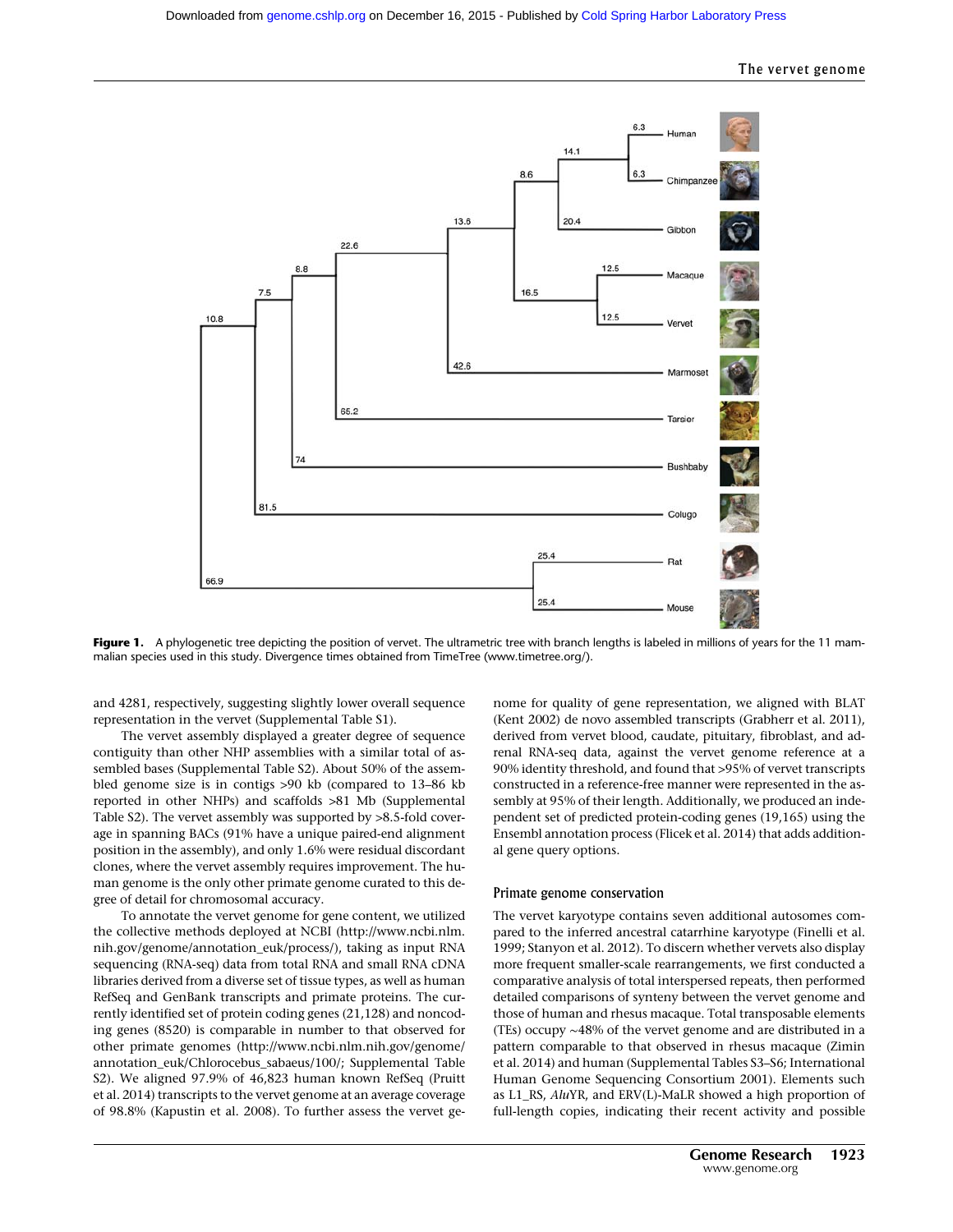specificity for catarrhines. The chromosomal distribution of selected TEs (SINEs, LINEs, LTRs, and DNA transposons) showed the highest total coverage (>50%) on the sex chromosomes and on CAE 6 and 28, and the lowest coverage (44%) on CAE 8. Among specific elements, SINEs were significantly overrepresented on CAE 5, 6, 16, 19, and 28; and LINEs, LTRs, and DNA elements were significantly underrepresented on CAE 6, 19, and 28.

To analyze small-scale rearrangements, we utilized alignment of vervet BAC end and chromosome sequences to the genomes of human (GRCh38) and rhesus macaque (rheMac2) (Rhesus Macaque Genome Sequencing and Analysis Consortium et al. 2007) and fluorescent in situ hybridization (FISH) of human BACs. First, we aligned the vervet (CHORI-252) BAC end sequences to the human reference (GRCh38) to evaluate overall synteny. Of 136,002 BAC clones with a pair of uniquely aligning end sequences, 96.6% aligned in a collinear fashion. Intra-chromosomal rearrangements (2.1%) outnumbered inter-chromosomal rearrangements (1.2%). Genome-wide, the occurrence of inter-chromosomal and intra-chromosomal rearranged BAC clones was 1.03 and 1.07 clones/Mb, respectively. Human Chromosome 14 (corresponding to CAE24 and 29) was the most conserved (0.85 intra- and 0.36 inter-chromosomal rearranged BACs/Mb) and human Chromosome 10 (corresponding to vervet Chromosome 9) the most divergent between the species (2.31 intra- and 2.99 inter-chromosomal rearranged BACs/Mb). Whole genome alignments of human, vervet, and rhesus macaque using LASTZ (Supplemental Fig. S2; Harris 2007) confirmed that seven fission events would best explain the representation of human sequence (from Chromosomes 1, 3–7, and 15) dispersed among the 29 vervet autosomes. Human Chromosome 2 formed through a human lineage-specific fusion of two ancestral chromosomes (Jdo et al. 1991); therefore, its synteny to CAE10 and CAE14 does not reflect a fission event in the vervet lineage. Vervet chromosomes that underwent fission events ranged in size from 23 to 134 Mb. Overall, our observations indicated a high degree of genome collinearity between vervet and human, with confirmation of known chromosome fissions representing the major form of observed chromosomal rearrangement.

A previous report used chromosome painting to compare the human karyotype with those of several catarrhine species, including vervet (Stanyon et al. 2012). We conducted a higher resolution molecular cytogenetic comparison of the vervet, rhesus macaque, and human karyotypes, narrowing each breakpoint region through reiterative FISH experiments. These studies cohybridized on vervet metaphase chromosomes, 570 well-spaced human BAC clones, used previously to characterize rhesus macaque (Rhesus Macaque Genome Sequencing and Analysis Consortium et al. 2007). We found that sixteen vervet chromosomes display breaks in synteny with respect to rhesus macaque (CAE2, CAE4, CAE7, CAE13, CAE15, CAE17, and CAE20-29) (Fig. 2A). Comparison of vervet and human with their inferred common catarrhine ancestor identified 58 gross synteny breaks overall; 27 of these breaks occurred in the human lineage and 31 in the vervet lineage (11 inversions, 8 fissions, and 1 fusion). The Old World monkey (OWM) ancestor had 46 chromosomes; several rearrangements have increased the vervet diploid chromosome count to 60 (Stanyon et al. 2012). A detailed summary of the recent evolutionary history of each vervet chromosome with respect to rhesus macaque and human is included at [http://www.biologia.uniba.it/](http://www.biologia.uniba.it/vervet/) [vervet/](http://www.biologia.uniba.it/vervet/). An example of a vervet-specific fission (Fig. 2B) shows the results of a cohybridization FISH experiment, with three almost overlapping human BACs from Chromosome 5 mapping



Figure 2. Vervet chromosomes showing synteny breakage with respect to rhesus macaque. (A) On each vervet chromosome, on the right, the corresponding human synteny blocks are reported and also colored for ease of interpretation. Black arrows indicate an identical sequence orientation; red arrows indicate inverted orientation. "ENC" denotes the approximate location of evolutionary neocentromeres. (B) FISH results using RP11- 450M18, RP11-435K10, and RP11-1115K14 human BACs (mapping on Chromosome 5) to homologous chromosomes of rhesus macaque and vervet (see Methods).

within an interval of ∼622 kb. The external BACs (RP11-450M18 and RP11-1115K14) map to CAE Chromosomes 4 and 23, respectively, while the central BAC RP11-435K10 shows a splitting signal. Moreover, a single rhesus macaque BAC that mapped to separate vervet chromosomes (Supplemental Fig. S3) provided a higher resolution example of a fission that seeded a centromere on CAE24 and a telomere on CAE29. Analysis of synteny to a 284-kb region on human Chromosome 14 (Supplemental Fig. S4) revealed a complex array of LINE repeats and an 82-kb segmental duplication (SD).

Evolutionary neocentromeres (ENC) are centromeres that repositioned along the chromosome without any inversion or sequence transposition or that were seeded on an acentric fragment generated by a fission event. ENCs are typically discovered while performing chromosomal marker order comparison, usually by FISH, among closely related species (Stanyon et al. 2012). Nine ENCs were reported as shared by all OWM species and are OWMspecific, based on human and rhesus macaque studies (Ventura et al. 2007). Our FISH experiments (see Fig. 2B example) revealed vervet ENCs on five chromosomes (CAE2, CAE17, CAE22– CAE24) (Fig. 2A). The centromere was repositioned along CAE17, while those on CAE2 and CAE22–CAE24 were seeded at the fission point. The latter events generated acentric fragments that were rescued by the emergence of the ENCs. The neocentromere of CAE23 was near the telomere and expanded without disturbing the sequences recognized by the BAC that split each chromosome (Fig. 2B).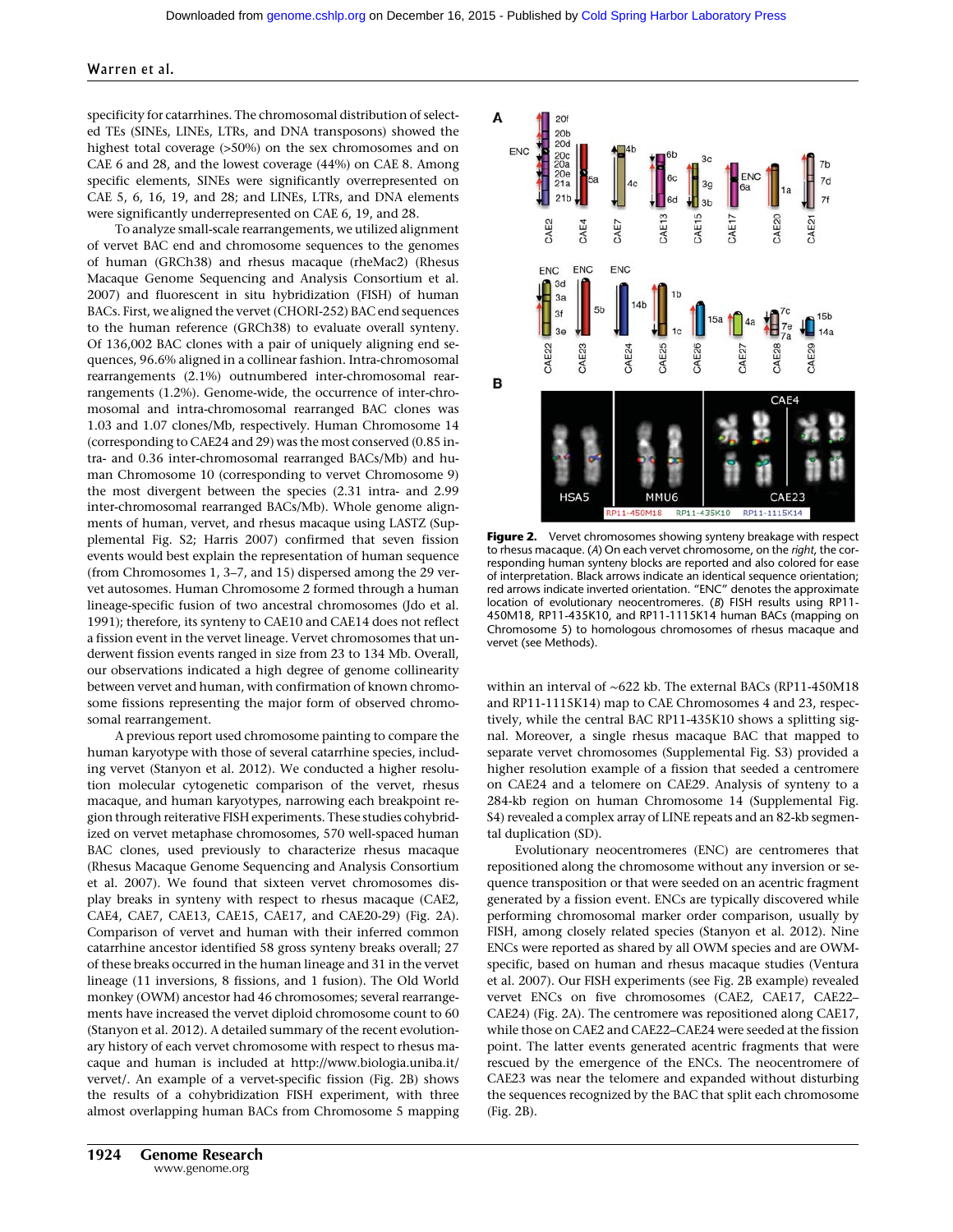# Structural variation

Naturally occurring structural variants (SVs) in NHPs are therefore of great scientific and clinical interest as they may include duplications or deletions of gene regulatory or protein-coding regions. To identify candidate SVs potentially contributing to vervet trait variation, we selected six vervets with 59 direct descendants (collectively) and a range of kinship coefficients (from 0 [essentially unrelated] to 0.0625 [first cousin]). These six monkeys spanned multiple generations (date of birth 1985–1996), and each was sequenced to an average depth of 32× (Supplemental Table S7). We detected numerous deletions, considering a predetermined size range of 500 bp to 2 Mb size (Supplemental Table S8).

To identify a high-confidence set of deletions, we used CNVnator (Abyzov et al. 2011), which relies on sequence depth, and LUMPY (Layer et al. 2014), which relies on split and pairedend sequence discordance. Among the VRC monkeys, we found 556 unique deletions, with 60–116 deletions per monkey (Fig. 3A; Supplemental Table S8), as defined by CNVnator genotypes falling below a read-depth threshold of 1.5 (Abyzov et al. 2011). Of these unique deletions, a majority (64%) were <2 kb in size (Supplemental Table S9) and at least 7% were homozygous (Supplemental Table S8). From 2.3 Mb of total unique deletion space, we found 77 deletions that disrupt coding sequence of one or more genes (Fig. 3A). However, most of these deletions occurred in and around pseudogenes or tandemly arranged gene families of the immune system, e.g., MHC and Ig heavy chain genes. We also measured deletion variants shared by at least three individuals; they accounted for 5.3 Mb and represented loss of at least a portion of exon sequence for 57 genes (Supplemental Table S8), with 61% of these variants under 2 kb in length (Supplemental Table S10). Overall, this set of shared deletions was enriched for genes harboring immunoglobulin domains, but most deleted genes were characterized as having unknown function.

We also identified multiple segmental duplications, highly identical expanding sequences that can serve as templates for recombination and crucibles for gene birth and death (Bailey and Eichler 2006), which we defined as genome sequences >5 kb in size found more than once with >90% identity, and considered them without a specific restriction on size-range. While vervet chromosomes that formed through fissions displayed no difference in average counts of SDs compared to other autosomes (P-value = 0.94) (Supplemental Fig. S5), closer scrutiny of several syntenic breakpoints by BAC mapping revealed numerous SDs, supporting the hypothesis that they have played an important role in chromosome evolution, including fissions (Kehrer-Sawatzki and Cooper 2008; Marques-Bonet et al. 2009; Carbone et al. 2014).

On average, over 44 Mb of SDs were found in each monkey across all autosomes (Fig. 3B). Most of these SDs were shared (36 Mb, or 81%) among all samples, including the reference genome,



Figure 3. Structural variation among vervets. (A) The total deletions unique to each vervet for a size range of 500 bp–1 Mb are shown in green bars, and those genes where any exon space is deleted in one chromosome or greater are displayed as black bars. (B) Shared segmental duplications among vervets are blue bars, non-sample-specific duplications are red bars, and sample-specific duplications are green bars. (C) Shared duplications among vervets and other primate species; a minimum of six samples were previously sequenced per species population (Prado-Martinez et al. 2013). In all box plots, the vertical limits of the box represent one standard deviation around the mean, the horizontal line within the box is the median, and the whiskers extend from the box to the 25th and 75th percentiles.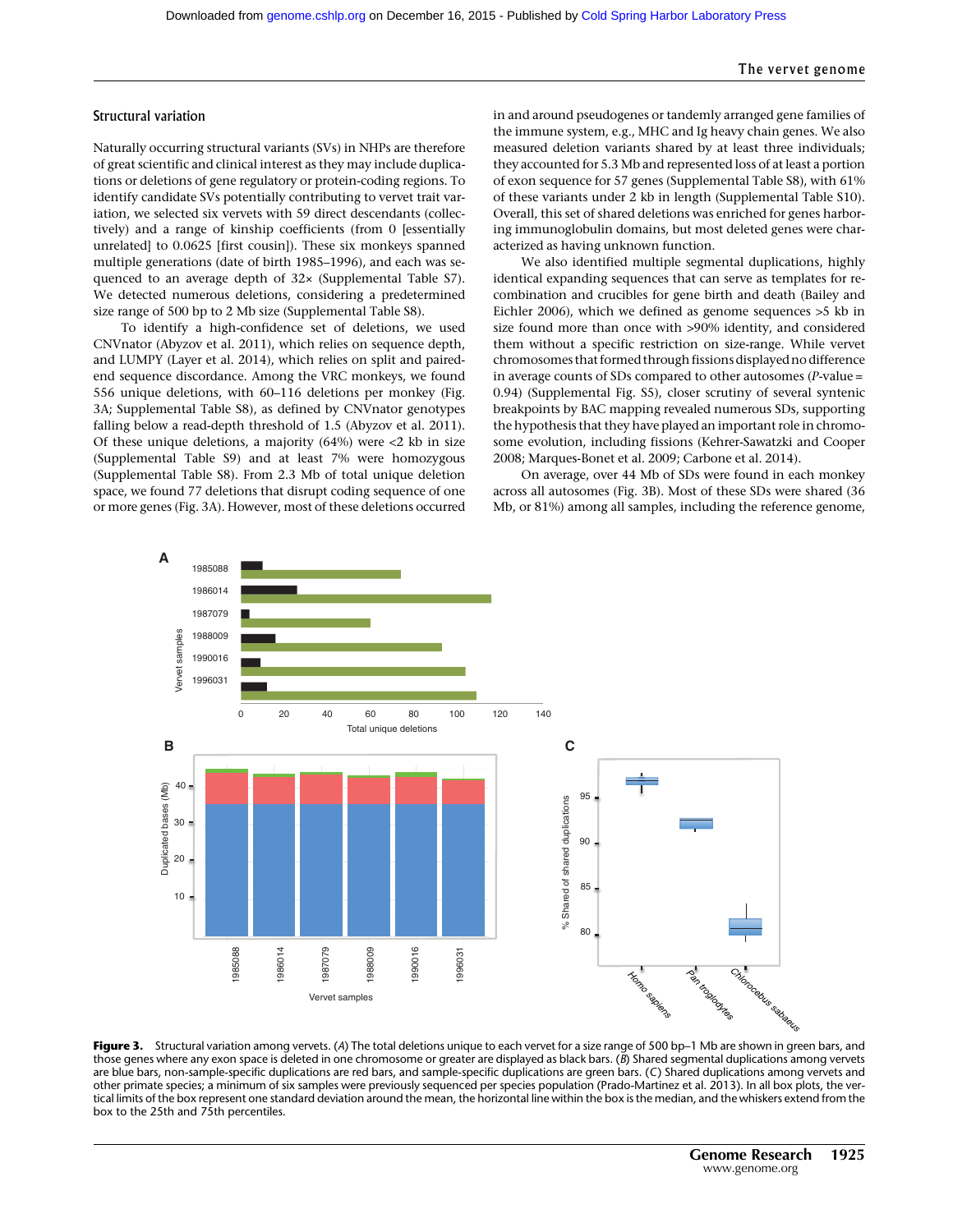while only a small fraction (1%–3%) was sample-specific (Fig. 3B; Supplemental Table S11). The total number of duplicated bases shared among VRC monkeys was 6.7-fold greater than the number of deleted bases (both unique and shared). Investigations in great apes have reported, similarly, a 7.7-fold increase in fixed duplications relative to deleted bases (Sudmant et al. 2013). Upon intersection of fixed SD sequence (36 Mb in total) with gene positions, we found a total of 1601 protein-coding genes, of which 321 have ascribed gene function. On CAE6, we observed an elevated number of zinc finger genes relative to other chromosomes (19 of 33 total). Rhesus macaque Chromosome 6 is also particularly enriched for zinc finger genes (Rhesus Macaque Genome Sequencing and Analysis Consortium et al. 2007). Canonical pathway enrichment analysis of unique genes embedded in SDs revealed several classifications potentially relevant to diseases, including immunological pathways related to pathogen response (P < 0.04) (Supplemental Table S12). For example, a member of the leukocyte receptor cluster, LENG1, whose interacting protein partners are involved in viral release from host cells, was found in three copies compared to one in other sequenced primates (Supplemental Fig. S6). Comparatively, the percentage (∼92%– 96%) of shared SDs is higher within hominids (human, chimpanzee) than in vervet (81%) (Fig. 3C), most likely representing their natural low variability (Prado-Martinez et al. 2013). We carried out a complementary analysis of duplications in vervet and 11 other mammalian species to detect, for all predicted genes, those rapidly expanding gene families specific to vervet; we identified 38 specific expansions, compared to a high of 288 and low of 8 for human and gibbon, respectively (Supplemental Table S13).

tween vervet subspecies (22% in a single sample rhesus macaque study), and 28% varied both within and between vervet subspecies (12.5% in rhesus macaque). In addition to the latter variations, 16% of the fixed differences were incompatible with our inferred species tree (Fig. 4A), suggesting that these sites either constituted ancestral polymorphisms that might still be segregating or were subject to gene flow across subspecies boundaries. Thus, despite the small sample size, a large proportion of vervet genetic variation (34%) was shared across subspecies, suggesting recent or ineffective reproductive isolation among the subspecies.

To describe the relationship between the subspecies, we calculated the pairwise distance across all SNVs for each pair of chromosomes and inferred average divergence times (Supplemental Table S15). By subtracting the average divergence time within individuals from the pairwise comparisons, we estimated divergence dates for the subspecies under the assumption of no subsequent gene flow (Supplemental Tables S16, S17). A phylogenetic tree (Fig. 4A) supported C. a. cynosurus and C. a. pygerythrus as the most closely related subspecies, with an inferred divergence date around 129 thousand years ago (kya); C. a. tantalus diverged from these two subspecies most recently (265 kya), followed by C. a. aethiops (446 kya), and then C. a. sabaeus (531 kya). For each subspecies, branch lengths were roughly consistent with known range proximities within Africa (Fig. 4A). In particular, applying a clustering algorithm to geographic distances yielded a similar tree, except that *C. a. tantalus* was sister to *C. a. aethiops*. This inconsistency might be explained by a considerable desertlike environment separating the range of C. a. aethiops from that

# **A** <sup>600</sup> 531 500 Split time (kya) Split time (kya)  $446$ 400 300 265 200 100 129 0 *C.a.tantalus C.a.cynosurus C.a.pygerythrus C.a.sabaeus C.a.aethiops* **B** Effective population size Effective population size  $10<sup>5</sup>$ 104 104  $10<sup>5</sup>$  $10<sup>6</sup>$ Time (years ago)

#### Figure 4. The phylogenetic tree, geographical distribution, and population history of vervet subspecies. (A) Subspecies relationships were obtained by applying a clustering algorithm to the pairwise distance matrix. The tree is rooted using rhesus macaque as an outgroup, and the estimated geographical distribution of each subspecies based on previous field studies used to characterize endangered species [\(www.iucnredlist.org\)](http://www.iucnredlist.org) is displayed to the right. (B) The inferred effective population size across time (both on log-scale) for each subspecies sample inferred with the multiple sequentially Markovian coalescent (MSMC) software in two-haplotype mode (Schiffels and Durbin 2014).

#### Subspecies relationships

We sought to clarify the relationships among the taxa (variously classified as subspecies or species) that constitute the genus Chlorocebus by comparing the reference assembly from Caribbean-origin C. a. sabaeus to whole-genome sequencing data from one representative of each of the five principal African subspecies: C. a. sabaeus; C. a. pygerythrus; C. a. aethiops; C. a. tantalus; and C. a. cynosurus (Supplemental Table S14). We discovered 34 million sites with single nucleotide variants (SNVs) relative to reference; 19.7 million of these SNVs passed quality control filters and allowed inference of the ancestral allele, using the rhesus macaque reference assembly (Supplemental Fig. S7). The level of sequence divergence across these five vervet subspecies was 0.21%–0.33%, comparable to the level of divergence between subspecies of other nonhuman primates: chimpanzee, 0.17%–0.19%; gorilla, 0.16%–0.20% (Prado-Martinez et al. 2013); and macaque, 0.31% (Yan et al. 2011). Heterozygosity estimates for vervet subspecies ranged from 0.08% (C. a. aethiops) to 0.18% (C.a. pygerythrus). Further, 36% of the SNVs displayed fixed differences be-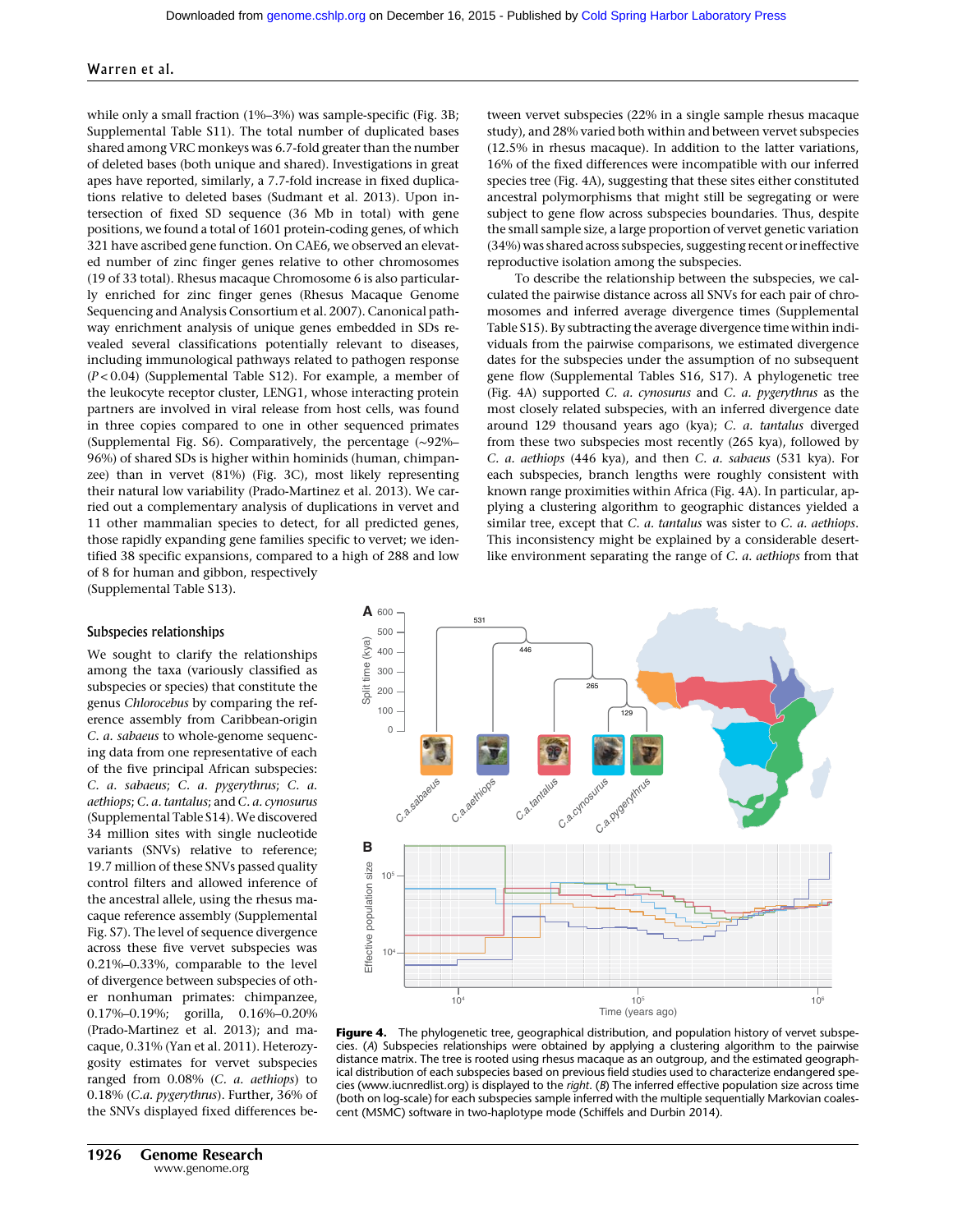of the other subspecies, which increases its effective geographic distance from them. We further note that the estimated times for splitting of the subspecies (Supplemental Table S16) are considerably more recent than the corresponding sequence divergence times (coalescent times) (Supplemental Table S17).

To further reconstruct the evolutionary history of the vervet, we inferred the effective population size of each subspecies using MSMC (multiple sequentially Markovian coalescent) (Schiffels and Durbin 2014). The results (Fig. 4B) suggest that effective population sizes across the five subspecies started to diverge ∼300 kya (the apparent, more ancient divergence of effective population size for C. a. aethiops represents a known artifact of this method). Perhaps the most striking result is the decrease in the effective population size of C. a. aethiops beginning ∼200 kya, followed by a mild recovery of effective population size around 20 kya and an even more extreme decline in more recent times. C. a. sabaeus and C. a. cynosurus show intermediate effective population sizes for most of their evolutionary history, with a much weaker decline than C. a. aethiops 200 kya and an earlier and stronger recovery peaking at around 30 kya. Estimates point to a recent (∼10 kya) relative decline in effective population size in C. a. sabaeus and a slight increase in C. a. cynosurus. The evolutionary history of C. a. tantalus is characterized by a remarkable stability in effective population size until a sharp decline around 10 kya. Finally, C. a. pygerythrus, the subspecies with the largest geographic range, shows a minimum of effective population size before 100 kya, followed by a strong increase, a phase of constantly large effective population size, and an even more extreme increase in the most recent past. We note that the divergence of effective population sizes between C. a. cynosurus and C. a. pygerythrus for times more ancient than the split-time inferred above can be explained by population structure in the ancestral population.

## MHC diversity among C. a. sabaeus vervets

We hypothesize that natural resistance to SIV progression among vervet populations could derive, in part, from the action of protective genetic variants in genes that regulate immune responses. We therefore have characterized MHC diversity in vervets sampled from West Africa, St. Kitts, and from several North American primate centers. As a first step towards identifying MHC variants, we sequenced BAC clones spanning the MHC region of the reference genome to obtain unambiguous haploid sequence paths. After sequencing and organizing a tile path of sequences that comprise a total of 4 Mb of the MHC reference haplotype, only five known gaps remained (Supplemental Fig. S8). We then aligned the ungapped regions to a nonreference-derived rhesus macaque MHC (Daza-Vamenta et al. 2004); we used these data because the MHC region of the rheMac7 reference (Zimin et al. 2014) contains several errors due to the complex SDs that characterize the MHC of all rhesus macaques examined to date (Daza-Vamenta et al. 2004; Watanabe et al. 2007). When compared to the rhesus macaque single haploid MHC region (Daza-Vamenta et al. 2004), the vervet displayed highly conserved synteny with only minor structural variation (Fig. 5A). However, gaps that flank the Chsa-A locus and another localized within the Chsa-B region (the analogous region in the rhesus macaque MHC included a tandem array of nineteen closely related Mamu-B loci) prevented us from drawing definitive conclusions for sequence orientation in some apparently syntenic regions.

To assess MHC locus diversity in C. a. sabaeus, we sequenced MHC class I transcripts from 83 vervets. Using RNA isolated from blood samples (whole blood or peripheral blood mononuclear cells [PBMC]) obtained from vervets at five US primate centers (Supplemental Table S18), we performed high resolution pyrosequencing of cDNA-PCR amplicons spanning the second to fourth exons, which encode the highly polymorphic peptide binding domain of class I gene products (Wiseman et al. 2013). We observed extensive MHC class I allele sharing in 51 apparently unrelated individuals from different primate centers (Fig. 5B); all MHC class I diversity could be accounted for by six inferred haplotypes together with simple recombinants (Fig. 5B; Supplemental Table S19). Four BAC clones (CH252-276C1, CH252-124F12, CH252- 5C22, and CH252-175F15) contained genomic sequences that were identical to six class I transcripts from the M4 haplotype of Caribbean-origin vervets (Chsa-A∗01:01, -B∗07:01, -B∗09:01, B∗21:nov:01, B∗23:nov:01, and E∗01:nov:02) (Supplemental Table S19). Despite at least one gap of unknown size in the BAC tile path for the Chsa-B region, genomic sequences corresponding to all known Chsa-B transcripts were identified, with the exception of Chsa-B∗01:01.

We then obtained MHC sequences, using a similar approach, from vervets sampled at seven distinct locations on St. Kitts  $(N =$ 21) and at four locations in Ghana ( $N = 11$ ), a country considered a potential source of the vervets brought to the Caribbean during the colonial period. All six MHC class 1 haplotypes observed in vervets from US primate centers ( $n = 51$ ) were shared with 75% of sequenced vervets from St. Kitts, with the remainder of the St. Kitts vervets predominantly displaying recombinant versions of one of these haplotypes (Fig. 5B). The near-identity between the haplotype sets observed in the St. Kitts sample and in the (independently collected) US primate center samples (Fig. 5B) is consistent with the hypothesis that the Caribbean vervet populations have expanded dramatically from a recent bottleneck and demonstrates that samples of captive Caribbean-origin vervets provide a good genetic approximation of the wild populations on St. Kitts. The substantially more diverse array of novel MHC class I transcripts observed in the Ghana samples compared to those from St. Kitts provides additional evidence in favor of the suggestion of a recent founder effect in the St. Kitts population (Fig. 5B; Supplemental Table S19). Specifically, in comparing variation at the Chsa-B haplotypes (the only ones that we could reconstruct in the Ghana samples), we observed much higher allelic variation of Chsa-B sequences in the Ghana vervets than in the St. Kitts vervets, despite the smaller size of the Ghana sample. The B5 Chsa-B haplotype (Fig. 5B), seen in a single Ghana vervet, is the only haplotype showing a complete identity of alleles between the Ghana, St. Kitts, and US vervet samples. More conclusive evaluation of vervet MHC diversity will require sequencing of samples from Nevis, Barbados, and from a wider range of African populations, while fuller characterization of the MHC gene repertoire awaits a more detailed haploid reconstruction.

# Discussion

The importance of the vervet as a biomedical model system rests in large part on the utility for genetic studies of the large, richly phenotyped C. a. sabaeus populations, within the Caribbean and in North American colonies of Caribbean descent. To support such studies, we provide a high-quality vervet genome reference generated from a single C. a. sabaeus monkey. In constructing this assembly, we optimized sequence contiguity, but not at the expense of accuracy, producing vervet gene models that are more complete (98.8%) when aligning to human RefSeq transcripts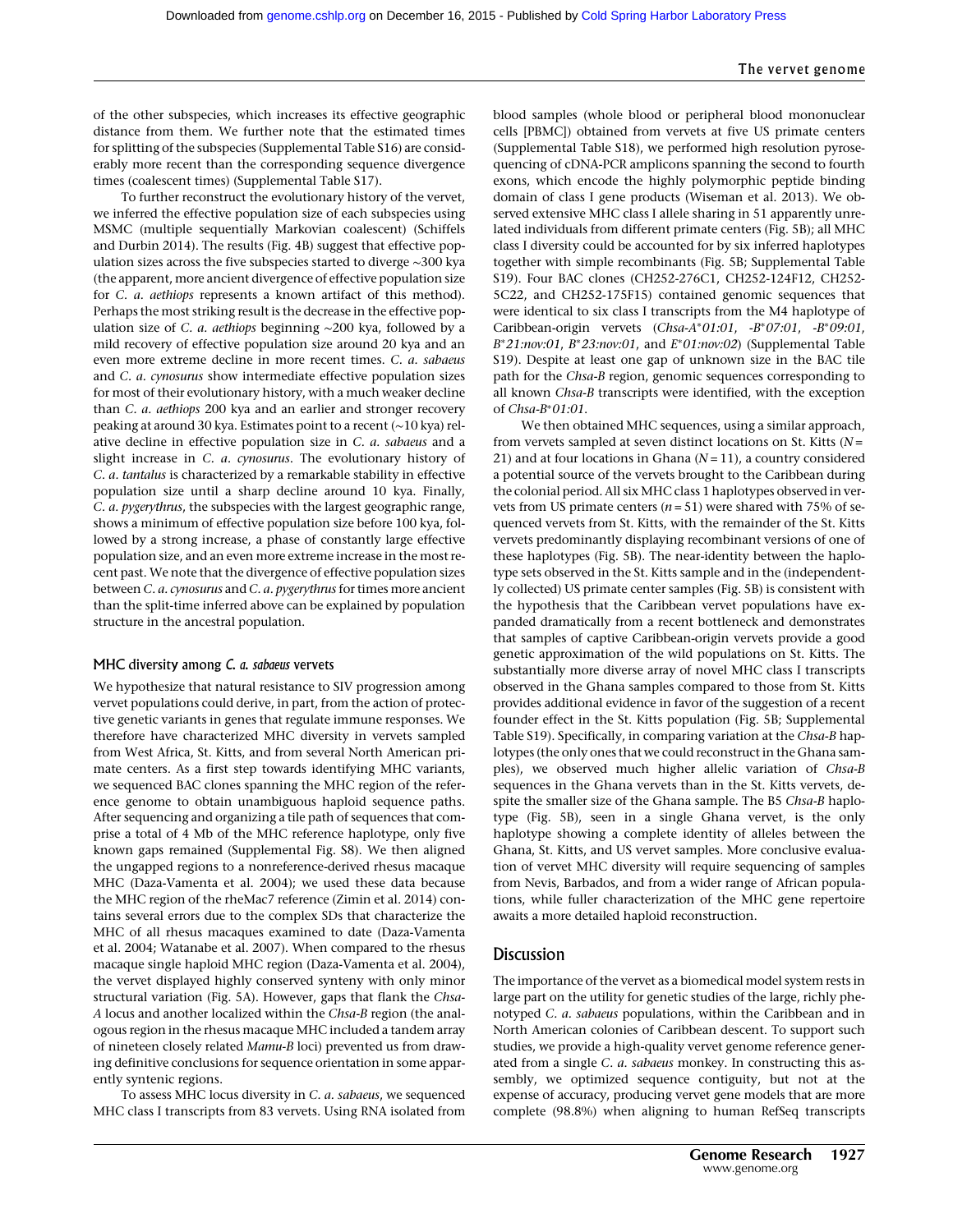

B



Figure 5. The characterization of the vervet MHC region and its diversity. (A) A tile path of sequenced and assembled BACs were aligned to a single haplotype region of the rhesus macaque MHC (Daza-Vamenta et al. 2004); vervet sequence aligned in the correct orientation with macaque is colored blue, and gaps are denoted as missing color. (B) Pie charts show MHC haplotype distribution in (left) captive, (middle) Caribbean, and (right) West African vervets. Six ancestral MHC class I haplotypes (B1–B6) identified by pyrosequencing accounted for all major haplotypes observed in vervets  $(n = 51)$  from US primate centers. The remaining haplotypes reflected simple recombination events between these six ancestral haplotypes. The distribution of MHC class I haplotypes of feral vervets ( $n = 21$ ) from St. Kitts is virtually indistinguishable from that of US primate center monkeys. Eleven feral vervets from Ghana exhibited at least 16 distinct Chsa-B haplotypes. Only the Chsa-B5 haplotype (yellow slice) was identical with the class IB region of the B5 haplotype in St. Kitts-origin vervets. Chsa-A haplotypes in the individuals from Ghana also exhibited much greater diversity compared to the Caribbean-origin population (data not shown).

than those for other recently assembled OWMs: 94.6% and 95.8% for olive baboon (Papio anubis) and golden snub-nosed monkey (Rhinopithecus roxellana), respectively ([http://www.ncbi.nlm.nih.](http://www.ncbi.nlm.nih.gov/genome/annotation_euk/status/) [gov/genome/annotation\\_euk/status/\)](http://www.ncbi.nlm.nih.gov/genome/annotation_euk/status/). Extensive RNA-seq data (22 Gb of sequence from 174 individual samples across five different tissues) provide additional validation of this assembly. A variety of measures support our contention that the vervet genome reference is of sufficient quality to launch large-scale whole-genome and transcriptome sequencing studies. The fact that 99% of whole-genome sequences generated from Chlorocebus subspecies map to the vervet reference assembly further substantiates its use in studies of the African subspecies.

We observed a high level of sequence conservation in comparing vervet to humans and rhesus macaque using both in silico and experimental approaches, implying that investigations in vervets will have good translatability to human studies. However, members of the Cercopithecini, including vervets, have experienced several lineage-specific chromosomal fissions, and therefore their karyotypes diverge substantially from those of most other catarrhines, including humans (Finelli et al. 1999). Broadly, complex Robertsonian and non-Robertsonian fissions are the source of this chromosomal variation, but among the biomedically relevant OWMs, only vervets have experienced significant dysploidy, mostly as a result of noncentromeric sequence exchanges. Three of these fissions generated an acentric fragment whose stability appears to result from the seeding of an ancient neocentromere. Similar events have been reported in OWMs following the fission of the chromosome corresponding to human Chromosome 3 (Ventura et al. 2004). Macaque neocentromeres harbor large blocks of alphoid DNA (except Chromosome Y), whose sequence is shared among all of them, unlike humans, in which many alphoid subsets are chromosome-specific. In vervet, the alphoid blocks of the five neocentromeres in vervet are not distinguishable from those of other chromosomes, suggesting that these noecentromeres probably arose in the Cercopithecini ancestor.

Unlike other NHPs adopted for the study of human disease, vervets used in biomedical research descend mainly from small founder populations that have expanded from extreme bottlenecks, making them particularly suited for studying the phenotypic impact of structural variations. We have so far evaluated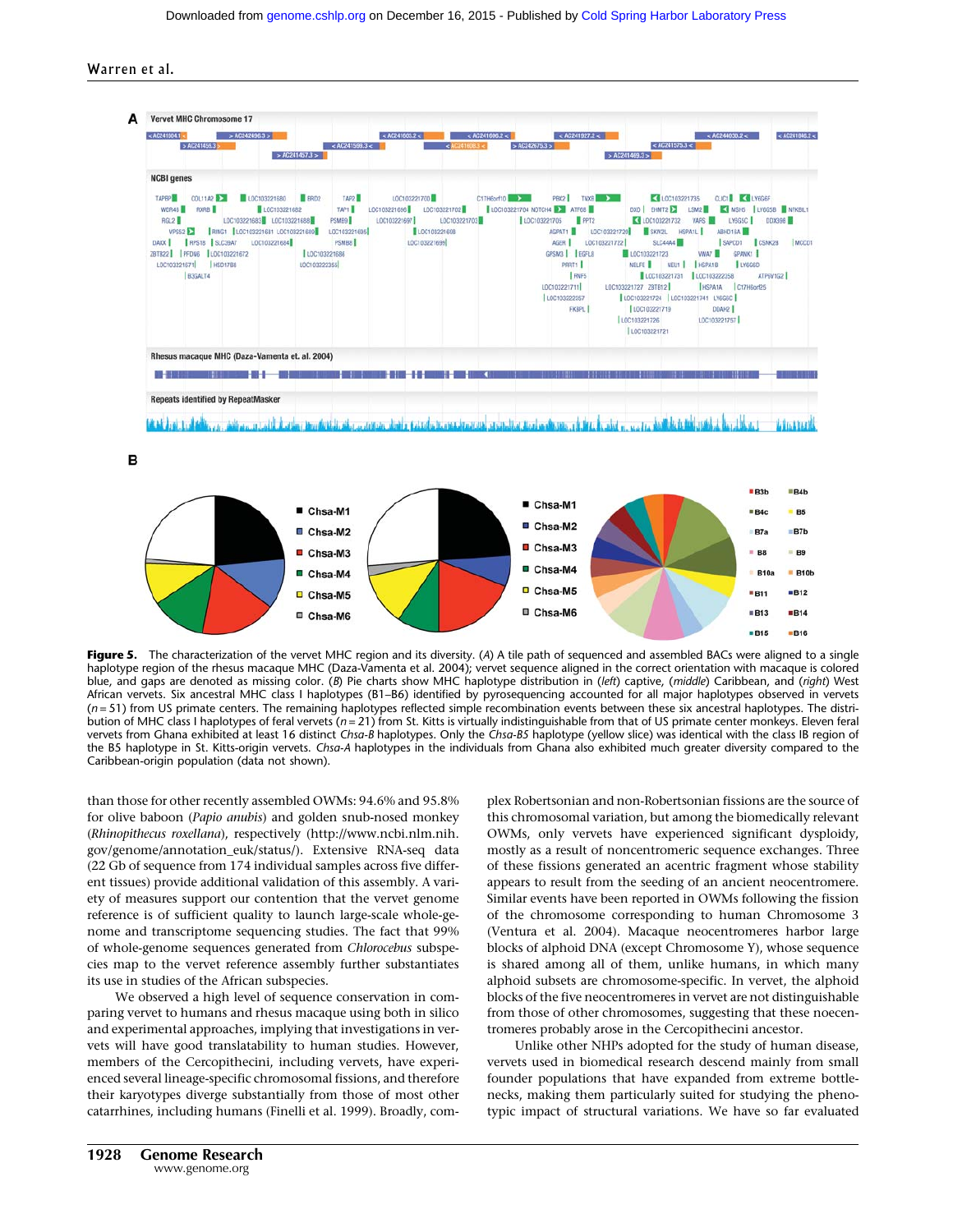gene-containing deletions and duplications observed in the VRC extended pedigree. In this setting, observed sequence gain has considerably outpaced loss, a pattern similar to that observed in great apes (Sudmant et al. 2013). Overall, CAE6, a chromosome that attracts a proportionally higher number of SINEs than other vervet chromosomes, displays the most frequent sequence losses. Intriguingly, human Chromosome 19, which is homologous to CAE6, also has, among human chromosomes, incurred the greatest number of losses, based on examination of numerous SV events in the database of genome variation (Zarrei et al. 2015). A closer examination of the breakpoints shared in the ancestral state of CAE6 and other chromosomes should provide further insight regarding the molecular mechanisms responsible for these occurrences. Among rare autosomal deletions (observed in a single vervet) that perturb exon sequences, we found very few in homozygous states (only six in a total of 77 genes containing such deletions), and most of these are in pseudogenes, presumably not subject to purifying selection. This finding is consistent with the suggestion of Gokcumen et al. (2013) that purifying selection has contributed little to the SV differences observed among primates.

Few prior studies have used sequence data to extensively evaluate copy number variation in NHP populations (Gokcumen et al. 2013; Sudmant et al. 2013). Sudmant et al. (2013) have reported that, in the common chimpanzee/bonobo ancestor, 57 genes likely experienced exonic deletions; similar to our observations in vervets, they found that these genes were enriched for immune and olfactory functions (Sudmant et al. 2013). Ours is the first study to characterize vervet SVs, and those monkeys in which we observed such variants were apparently healthy. We therefore presumed that none of these variants is severely deleterious, although neurodevelopmental phenotypes predominately associated with SVs in humans (Cooper et al. 2011) would likely not be readily detected in most primate colonies. However, detailed assessment of neurocognitive function in vervets is feasible (Elsworth et al. 2015), and we propose that conducting such assessments in vervets carrying SVs identified here (and in future studies) and matched controls could yield novel models for such disorders. In fact, iterative phenotyping of humans identified based on loss-of-function mutations is at an early stage (Alkuraya 2015; Johnston et al. 2015) and to our knowledge has not been initiated in NHPs.

The palindromic nature of SDs has enabled a high degree of genome plasticity in primate evolution (Kehrer-Sawatzki and Cooper 2008) and has led to their association with disease-related instability in various human chromosomes (Antonacci et al. 2014). We describe the first collection of vervet SDs; their localization will facilitate future studies focused on the evolution of OWMs or examining their phenotypic impact in vervet populations. Specifically, evaluation of the occurrence within these regions of protein-coding genes may shed light on broad trajectories of primate evolution. Examples include the observation that some vervet SDs harbor a greater than expected number of zinc finger genes, a feature conserved between vervet and rhesus macaque (Rhesus Macaque Genome Sequencing and Analysis Consortium et al. 2007), or the enrichment in vervet SDs of genes that function in immunological pathways related to pathogen response. Notable examples include LENG1, whose interacting protein partners are involved in viral release from host cells, and JAK2 and NOS2, both of which act in response to opportunistic leishmania infection in HIV<sup>+</sup> individuals (Pasquau et al. 2005). Furthermore, we uncovered 38 rapid expansions within hierarchical gene families for oxidative stress, a correlate also relevant to human health. As also

seen in previous characterizations of SDs among primates, we observed substantial variation in their span and copy number (Gokcumen et al. 2013; Prado-Martinez et al. 2013; Sudmant et al. 2013); such variation could have broad evolutionary implications, either through its stimulation of regional de-stabilization or through its role in propagating adaptive gene families.

Understanding vervet population genetic history, including the genetic relationships among vervet subspecies, is essential for identifying loci that may contribute to susceptibility or resistance to a vast array of viral, microbial, and parasitic pathogens. We found that the most geographically isolated subspecies, *C. a.* aethiops, displayed the lowest heterozygosity, while C. a. pygerythrus, the subspecies with the broadest geographic range, displayed the highest. Previous taxonomic studies relied on smaller data sets and reached conclusions that are not directly comparable (Rosenberg and Nordborg 2002; Perelman et al. 2011; Guschanski et al. 2013). In particular, the divergence dates inferred in this first whole-genome analysis of vervet subspecies are considerably more recent than previous estimates (Perelman et al. 2011; Guschanski et al. 2013), largely owing to the fact that we take within-subspecies diversity into account. The phylogenetic relationships presented here are consistent with a proposed geographic origin of the genus in the Congo basin (Kingdon 1984) or the Rift Valley (Osman Hill 1966) and with purported migration routes (Osman Hill 1966). Yet, contrary to previous speculation (Osman Hill 1966), our results do not support a recent common origin of C. a. sabaeus and C. a. tantalus but indicate that C. a. sabaeus, C. a. aethiops, and C. a. tantalus represent independent descendants of the ancestral lineage that subsequently migrated to their respective ranges. Consistent with Osman Hill (1966), our results suggest that *C. a. cynosurus* split off from *C. a. pygerythrus* on its way south. Inferences of ancestral population sizes for particular subspecies using MSMC (Schiffels and Durbin 2014) are consistent with information about their geographic ranges. For example, MSMC indicates that C. a. tantalus maintained a relatively stable population size over much of its evolutionary history, supporting the suggestion that, among the subspecies, the current range of C. a. tantalus is closest to its ancestral range. Similarly, our MSMC results suggest that C. a. aethiops had the smallest effective population size for most of its evolutionary past, an observation consistent with its geographical isolation. To obtain a clearer picture of within-subspecies diversity, and to get a more nuanced view of the demographic history of the five subspecies, including historical patterns of gene flow, it will be necessary to sequence additional representatives of each of them.

Despite substantial progress with the experimental use of a variety of species deemed "model organisms," the biological differences of such species from humans are often a hindrance to the development of human-specific therapies. This problem may be particularly important for infectious and immunological diseases, which are major contributors to the human health burden. Interest in vervets as a biomedical model species derives in part from its status as the most abundant natural host of SIV (Goldstein et al. 2000; Ma et al. 2013). As with other well-adapted natural simian hosts, vervets do not progress to immunodeficiency disease upon infection with species-specific SIV (Ma et al. 2014). A nearly complete high-quality reference MHC haplotype embedded within CAE17 (Fig. 5A; Supplemental Fig. S8) shows a high conservation of MHC structure between vervet and a rhesus macaque single-haplotype MHC region (Daza-Vamenta et al. 2004) but also demonstrates the need for further work to close remaining gaps and infer OWM ancestral origins of the MHC. With PCR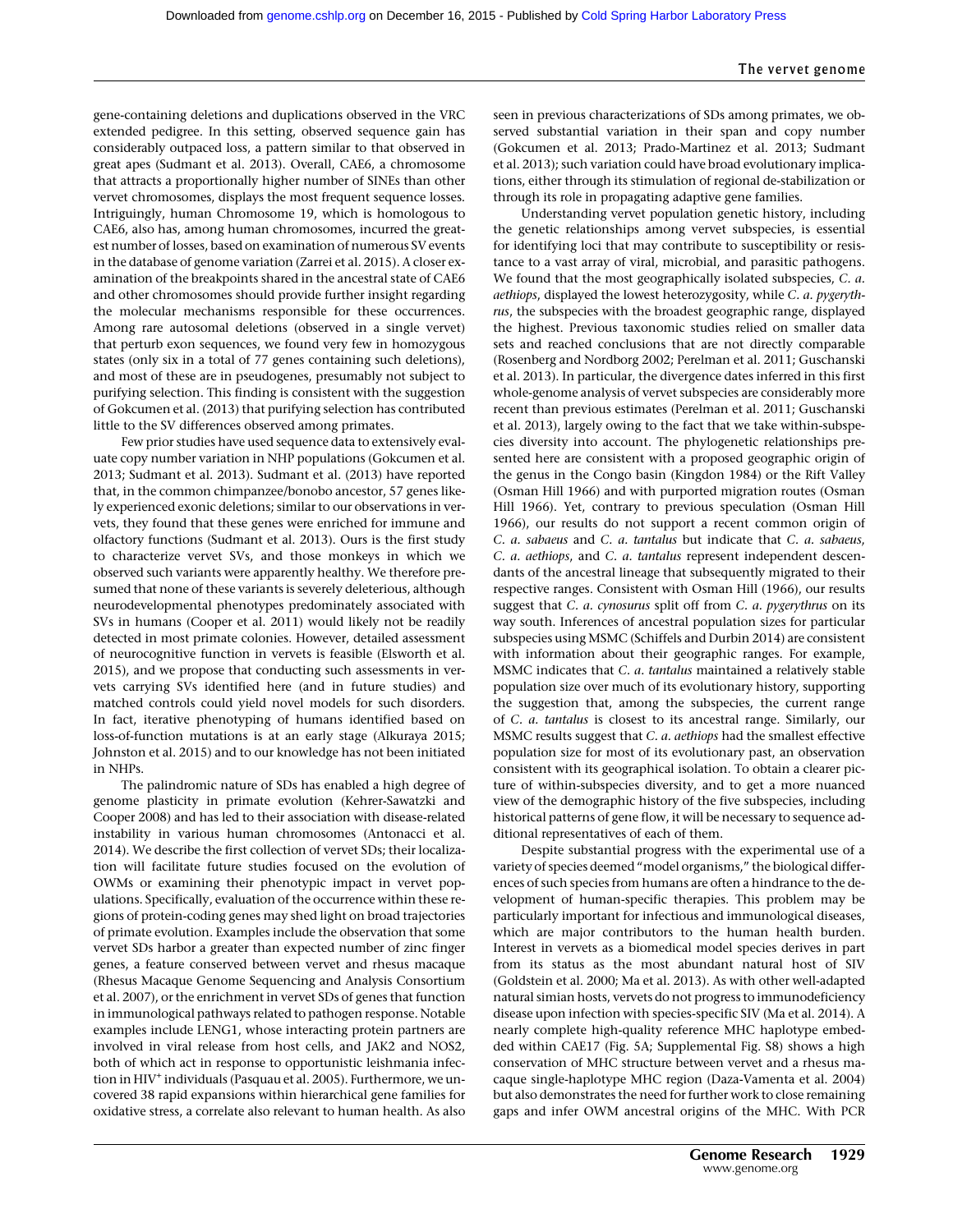typing of class I transcripts, we confirmed that Caribbean-origin vervets in US primate centers provide an accurate representation of the Caribbean populations from which they descend. Corroborating our findings, a recent study using other methods has also reported restricted MHC diversity in St. Kitts and Barbados vervet populations (Aarnink et al. 2014).

Restricted MHC diversity in the Caribbean-origin vervet population is remarkably similar to that observed in Mauritian-origin cynomolgus macaques (Wiseman et al. 2013). The macaque population of this isolated Indian Ocean island was characterized by only seven extended MHC haplotypes, together with recombinants between these ancestral haplotypes. As with the Caribbeanorigin vervets, this macaque population was founded in the 17th century by a small number of monkeys introduced by Europeans (Bonhomme et al. 2008).

In summary, we provide the foundation for comparative studies of vervet subspecies and the different populations that comprise them. More importantly, this report provides an extensive but preliminary resource of single base variants, SDs, and deletions for Chlorocebus a. sabaeus. This ultrastructural framework can support trait mapping as well as preliminary studies into functional consequences of segregating protein-coding genes that have damaged structure.

# Methods

# Ethics statement

This study was carried out in strict accordance with the recommendations described in the Guide for the Care and Use of Laboratory Animals of the National Institute of Health, the Office of Animal Welfare, and the United States Department of Agriculture. All animal work was approved by the NIAID Division of Intramural Research Animal Care and Use Committees (IACUC), in Bethesda, MD (protocol # LMM-12E and LMM-6). The animal facilities are accredited by the American Association for Accreditation of Laboratory Animal Care. All procedures were carried out under ketamine anesthesia by trained personnel under the supervision of veterinary staff, and all efforts were made to ameliorate the welfare and to minimize animal suffering in accordance with the "Weatherall report for the use of nonhuman primates" recommendations. All techniques for trapping, sedation, and sampling were approved by the Institutional Animal Care and Use Committee at the University of Wisconsin-Milwaukee. Collections were conducted under permits and permissions issued by the following: Ethiopian Wildlife Conservation Authority; Zambia Wildlife Authority; Wildlife Division, Forestry Commission, Republic of Ghana; and the Gambia Department of Parks and Wildlife Management.

# Sequencing, assembly, and gene annotation

Genomic DNA from a male individual vervet (Chlorocebus a. sabaeus; animal ID#1994-021) within the pedigreed VRC, previously used to create the BAC library CHORI-252, provided the source material for all sequencing. An ABI3730 instrument was utilized to sequence BAC ends, and Roche 454 Titanium and Illumina HiSeq 2000 instruments to generate two independent assemblies; sequencing libraries of single fragment, overlapping, or paired 3- and 8-kbp reads were made according to requirements of the platform and the intended assembly algorithm. For assembly one, sequence coverage was generated on the Roche 454 Titanium instrument: fragment- 10x, 3kbp- 8x, and 8kbp- 1x based on an estimated 3-Gb genome. For assembly two, sequence coverage was generated on the Illumina HiSeq 2000 instrument, 100-bp read length: 45x overlapping, 45x 3kbp and 10x 8kbp, all on the. All 454 and ABI3730 reads were assembled with the Newbler algorithm (Roche); all Illumina reads were assembled with ALLPATHS (Gnerre et al. 2011). These versions were merged (Yao et al. 2012), misassembled regions were identified with BES mapping and corrected, and then data from finished BAC clones  $(n = 143)$ were integrated where gaps remained (Kurtz et al. 2004). This error-corrected assembly was used to construct individual chromosome files (Supplemental Methods). We utilized the fully described NCBI gene annotation pipeline [\(http://www.ncbi.nlm.nih.gov/](http://www.ncbi.nlm.nih.gov/genome/annotation_euk/process/) [genome/annotation\\_euk/process/](http://www.ncbi.nlm.nih.gov/genome/annotation_euk/process/)) for gene model predictions that were supported by RNA-seq samples not associated with this study: SAMN02356306, SAMN02439943, SAMN02665515, SAMN02665584, SAMN02665615.

# Primate genome synteny

The synteny block arrangements of vervet chromosomes were defined in cytogenetic hybridization experiments, BAC end, and comparative whole-genome alignments. For cytogenetics experiments, using 570 human BAC clones, each position defined on the human genome (hg19) was positionally examined throughout the vervet genome. For each putative breakpoint, reiterative FISH experiments were performed to narrow the breakpoint interval. Examination of breakpoints shared with rhesus macaque used FISH previously performed on this species [\(http://www.](http://www.biologia.uniba.it/macaque2013) [biologia.uniba.it/macaque2013](http://www.biologia.uniba.it/macaque2013)) (Ventura et al. 2007). All sequenced BAC ends were then aligned to the assembly to define synteny with human. Finally, human sequence was aligned with the rhesus macaque (rheMac2) and vervet (ChlSab1.1) genomes. Reciprocal best nets were created using the standard UCSC chain/net process; thus for every human base, the best single alignment to rhesus and vervet was found (Supplemental Fig. S2).

# Repeats

The transposed element landscape was derived by a local version of RepeatMasker [\(http://www.repeatmasker.org/RMDownload.html](http://www.repeatmasker.org/RMDownload.html)) using the latest rhesus monkey transposon library ([http://www](http://www.girinst.org/server/RepBase/index.php) [.girinst.org/server/RepBase/index.php\)](http://www.girinst.org/server/RepBase/index.php), as detailed in Supplemental Methods. Unique vervet sequences represent the best source for detecting new lineage-specific genomic elements, including active retrotransposons, and were extracted as described in Supplemental Methods. Coordinates of vervet lineage-specific sequences were then correlated with the two-way alignment and repetitive elements from the RepeatMasker report. Overlapped coordinates were then used to calculate the genome-wide coverage of lineage-specific repetitive elements, which were then used to populate a database containing unique vervet regions occupied by more than 69% of repetitive elements (purified from satellite and low complexity DNA) to compile lineage-specific TE insertions and activities (Supplemental Table S3). Potentially active elements were defined as being (1) those elements in unique regions that occupied more than 1% of their total genomic representation, (2) those that yielded more than 15 hits per element type, and (3), especially for those that were long terminal repeat elements (LTRs), all fulllength retroviral elements or their remaining solitary LTRs (Supplemental Table 3). Finally, genome-wide information of the chromosomal percentage occupation of specific element families extracted from the vervet, human, and rhesus macaque RepeatMasker reports (Supplemental Tables S4–S6), were evaluated for their under- or overrepresentation in the different taxa by a two-sided confidential interval test  $(P < 0.05)$ .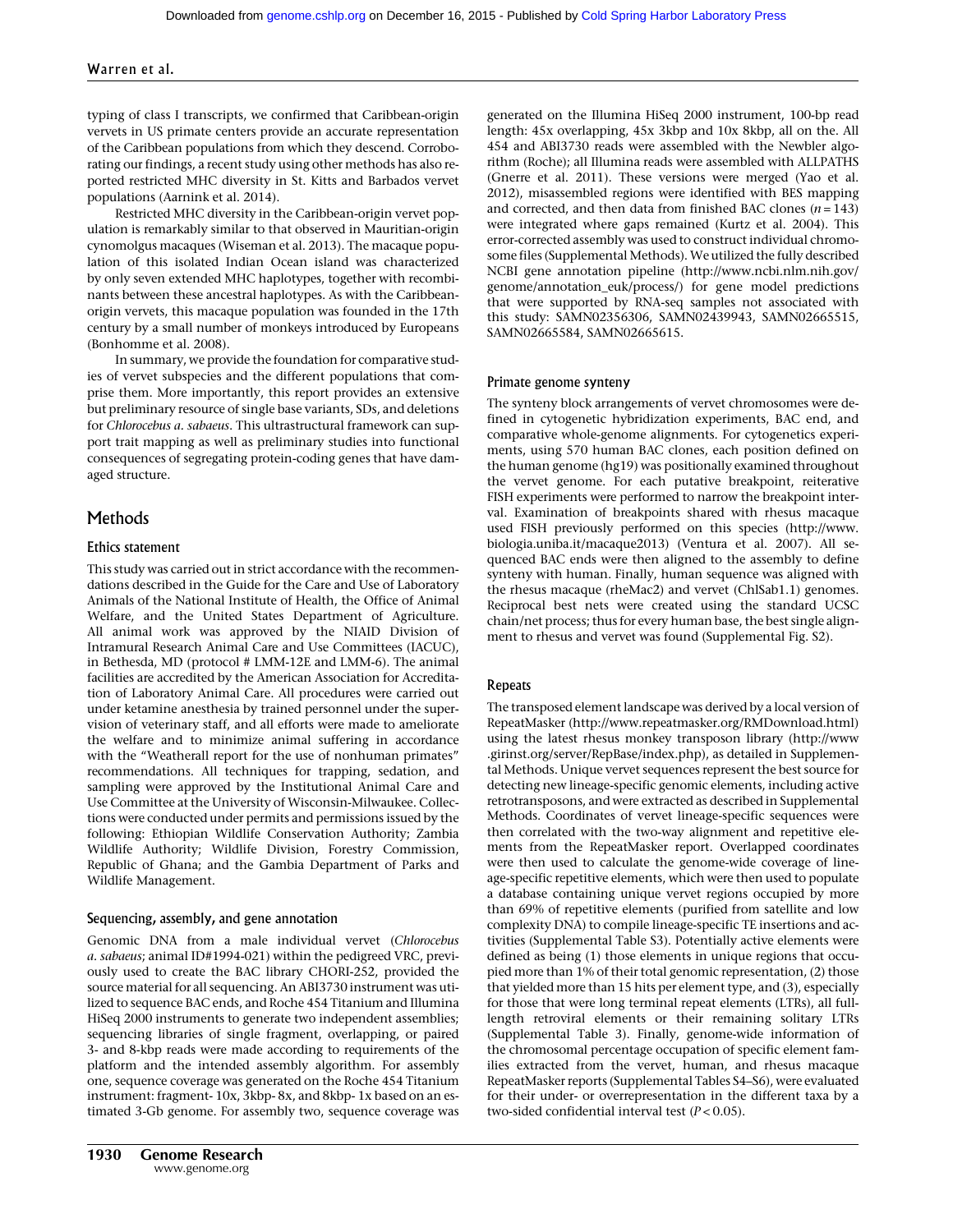# Structural variation detection

Examination of deletions and SDs used previously published methods robust for each SV type (Alkan et al. 2009; Layer et al. 2014). A total of six individual vervets (each belonging to the VRC), sequenced to average sequence coverage of 32×, were separately used to call shared and unique deletions (Supplemental Table S7). All sequences were aligned to the ChlSab1.1 reference with BWA-MEM (Li and Durbin 2009) prior to sequence alignment discordance filtering. To detect deletions, overlapping split-read and paired-end discordance coordinates were generated with LUMPY (Layer et al. 2014). A secondary read-depth filter was used to validate matching concordance (Abyzov et al. 2011). CNVnator (Abyzov et al. 2011) version 0.3 was used in conjunction with a bin size of 100 bp to call CNVs on all autosomes. CNVnator was then used to generate histogram files corresponding to each chromosome for each of the six samples.

For the discovery of SDs, the repetitive regions detected by RepeatMasker [\(www.repeatmasker.org](http://www.repeatmasker.org)) and Tandem Repeat Finder (Benson 1999) were first masked to remove most of the repetitive regions present in the ChlSab1.1 assembly, and a k-mer approach was used to further mask potential hidden repeats (see Supplemental Methods; Supplemental Fig. S9). Supplemental Table S20 summarizes the number of reads, mapping percentage, and coverage prior to and after removing PCR duplicates. Assessment of canonical pathway enrichment for genes linked with deleted or duplicated bases utilized a hypergeometric test  $(P<0.05)$  against the human genome enabled in WebGestalt (Wang et al. 2013), while examination of gene family expansion and contraction used the updated CAFE3 (see Supplemental Methods; Han et al. 2013).

#### Subspecies sequencing and variant calling

Short insert libraries (200–400 bp) were used to generate ∼10× sequence coverage for five subspecies (Supplemental Table S14) (C.a. aethiops, C.a. tantalus, C.a. pygerythrus, C. a. cynosurus, and C. a. sabaeus [West Africa]). All sequences were aligned against the ChlSab1.1 reference using BWA-MEM. The Genome Analysis Toolkit (GATK) was used for SNP calling (McKenna et al. 2010). Following the recommended GATK workflow, a first low-threshold round of variant calling was used to perform local realignment and base quality recalibration. The steps of duplicate marking, local realignment, and quality score recalibration were performed as suggested by the GATK best practices guide. Given the lack of existing polymorphism data, a first round of conservative variant calling provided input to the quality score recalibration procedure. SNPs were then called using the GATK UnifiedGenotyper algorithm on all samples simultaneously. Subsequently, to reduce the amount of false positives, hard filters were applied to the SNP set, and variants were removed that failed any of the filters (Supplemental Table S22). The number of SNPs per chromosome, SNP density, and the percentage of SNPs that did not pass a given filter were calculated (Supplemental Fig. S7). To infer the ancestral state for each SNP, ChlSab1.1 was aligned against rheMac2 (Rhesus Macaque Genome Sequencing and Analysis Consortium et al. 2007) using NUCmer (Kurtz et al. 2004), with filtering for oneto-one mappings of a minimum length of 200 bp. Each SNP was checked for a mapping to the rhesus macaque genome for this region, and the state in rhesus macaque was assumed to be the ancestral state.

#### Analysis of vervet subspecies

The polymorphic sites were used to calculate the pairwise difference matrix across vervets (Supplemental Table S15). Diagonal

entries correspond to the comparison of the two chromosomes within each diploid individual; off-diagonal entries correspond to an average of the four possible pairwise sequence comparisons. For each subspecies, coalescent effective population sizes were calculated using the relation  $\pi = 4N_{\rm e} \mu L$ , where  $\pi$  is the diagonal entries in Supplemental Table S15,  $\mu = 1.5 \times 10^{-8}$  is the expected per base-pair mutation rate, and  $L = 2.5 \times 10^9$  is the mutational target size—in our case the genome size minus all masked intervals and positions where the reference base is missing.

In a neutral model, the number of pairwise differences is proportional to the genomic average of the time to the common ancestor of each sequence pair (coalescent time). An UPGMA (unweighted pair group method with arithmetic mean) tree was constructed which reflects these relationships using the R software package "phangorn" (Schliep 2011). To get from individual relationships to species relationships, the average within-species coalescent time was subtracted from the between-species coalescent time, i.e.,  $T_{split} = 1/(2\mu I) \times (\pi_{between} - \pi_{within})$  was estimated for each pair of subspecies. This estimate assumes that the effective size of each ancestral population before the split was an average of the current effective population sizes (see Supplemental Table S16, where a generation time of 8.5 yr was assumed). These estimates assume instantaneous speciation and the absence of subsequent gene flow. MSMC software in two-haplotype mode (Schiffels and Durbin 2014) was used to estimate effective population size among vervet subspecies.

#### MHC diversity

To define synteny differences, the rhesus macaque MHC region (Daza-Vamenta et al. 2004) was aligned to a tile path of finished vervet BAC sequences representing the MHC region (Supplemental Fig. S8) using MegaBLAST at a word size of 100 and an e-value of 0.05. The resulting alignments were filtered with Genome Workbench (<http://www.ncbi.nlm.nih.gov/tools/gbench/>). Whole blood or PBMC samples obtained from 51 captive and 32 feral vervets (Supplemental Table S18) were used for characterization of MHC class I sequences and MHC haplotypes. Total RNAs were isolated from whole blood or PBMC. First-strand cDNAs were used as templates for PCR with universal primers that bind highly conserved sequences in exons 2 and 4 that flank the highly polymorphic peptide binding domain of all NHP MHC class I gene products studied to date (Wiseman et al. 2013). PCR products were purified with AmPure-XP SPRI beads (Beckman Coulter), normalized, and pooled as MID-tagged amplicons. The resulting amplicon pools were subjected to pyrosequencing with a GS Junior instrument (Roche/454). After index binning of quality-filtered sequence data, and assembly of unidirectional contigs of identical sequence reads, BLAST was run to align contigs against a custom allele database of vervet class I sequences.

# Data access

The vervet genome assembly in this study has been submitted to NCBI GenBank ([http://www.ncbi.nlm.nih.gov/assembly/\)](http://www.ncbi.nlm.nih.gov/assembly/) under assembly accession number GCA\_000409795.2. Deletion variants have been submitted to the NCBI database of genomic structural variation (dbVar;<http://www.ncbi.nlm.nih.gov/dbvar>) under accession number nstd114. The raw sequence data from this study have been submitted to the NCBI BioProject ([http://](http://www.ncbi.nlm.nih.gov/bioproject) [www.ncbi.nlm.nih.gov/bioproject](http://www.ncbi.nlm.nih.gov/bioproject)) under accession number PRJNA240242.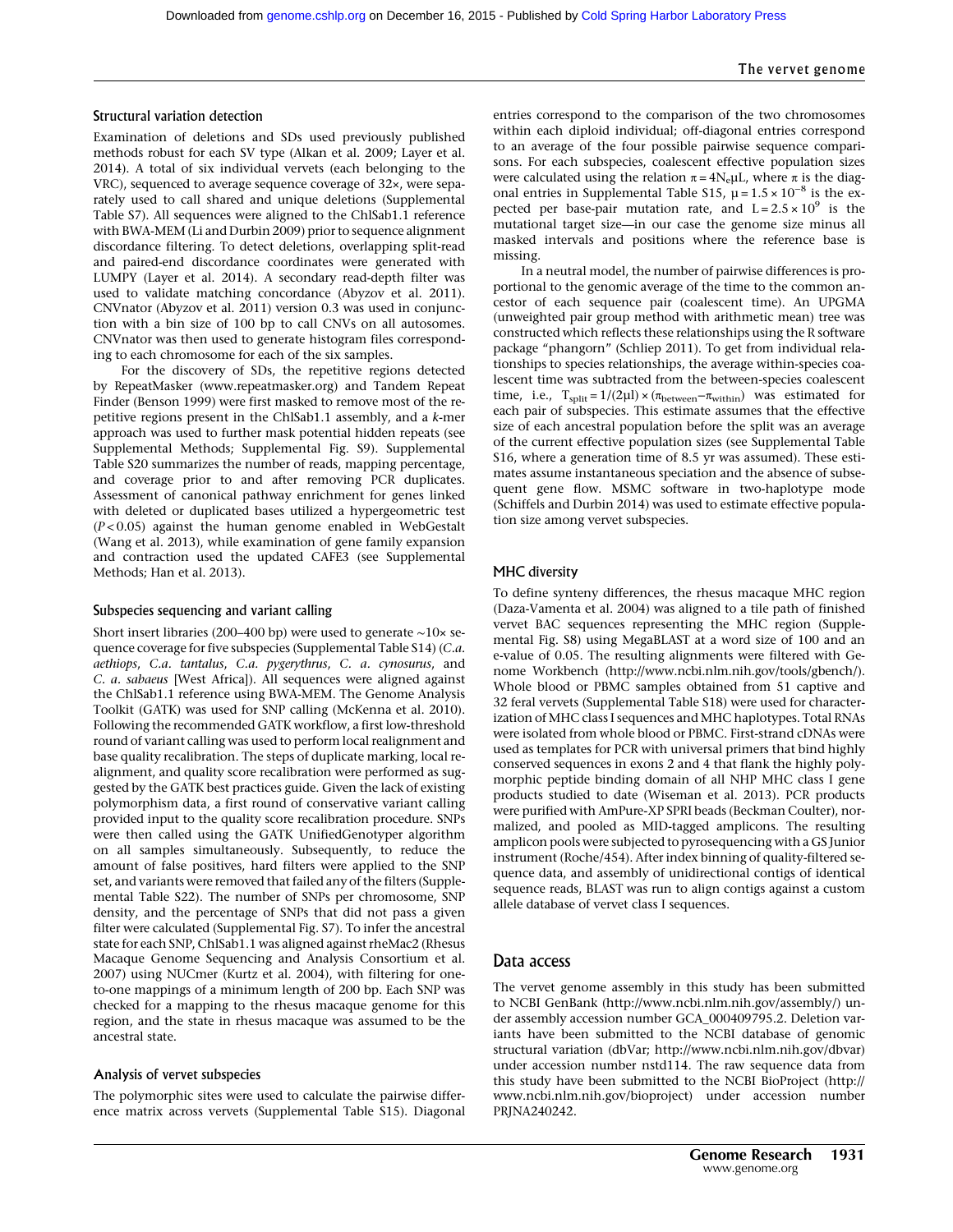# Acknowledgments

Funding to R.K.W. was provided by NIH-NHGRI grant 5U54HG00307907. Support for the Vervet Research Colony was provided by NIH grant RR019963/OD010965 to J.R.K. Funding to N.B.F. was provided by NIH grants R01RR016300 and R01OD010980. The French National Agency for Research on AIDS and Viral Hepatitis (ANRS) provided funding to M.C.M.-T. Funding to M.R. and R.S. was provided by the Ministero della Universita' e della Ricerca. Funding to K.D. was provided by Genome Canada and Genome Quebec. B.A. and R.N. acknowledge support from the Wellcome Trust (grant number WT095908) and the European Molecular Biology Laboratory. We thank the following organizations for providing sampling permits and permissions: Ethiopian Wildlife Conservation Authority; Zambia Wildlife Authority; Wildlife Division, Forestry Commission, Republic of Ghana; and Gambia Department of Parks and Wildlife Management. We thank Dr. James L. Blanchard and Dr. Ivona Pandrea for vervet samples used to characterize MHC. We thank Josh McMichael and Josh Peck for figure assistance. We thank Joanne Nelson and Barbara Gillam for data submission. We thank the members of the library production group led by Catrina Fronick and sequencing led by Matt Cordes. We also thank the Medical Research Council Unit (MRC), The Gambia for their assistance, as well as all the veterinarians who worked with us to safely obtain samples.

Author contributions: Project leadership and coordination: W.C.W., N.B.F., R.K.W., G.M.W., A.J.J. Vervet resources: J.R.K., T.R.T., M.J.J., C.A.S., E.R., A.N., O.-W.C., Y.J.J., C.A.S., B.J., M.C.M.-T., J.M.B., M.D., M.A., N.T. Sub-species phylogeny: H.S., M.N. Assembly curation: K.D., L.W.H., P.M., J.W., N.J., J.H., V.R., Y.H. Gene annotation: B.A., D.W., F.T.-N., G.P.S. Repeat analysis: J.S., G.C., A.N. Genome synteny: B.J.R., M.R., N.A., O.C., R.S. Structural variation: C.T., M.J.M., K.K., R.G.-P., T.M.-B. MHC data: R.W.W., J.J.T., J.A.K., J.E.S., D.H.O'C., M.K., T.G., R.Z. Gene family evolution: M.W.H., G.W.C.T.

# References

- Aarnink A, Jacquelin B, Dauba A, Hebrard S, Moureaux E, Muller-Trutwin M, Blancher A. 2014. MHC polymorphism in Caribbean African green<br>monkeys.*Immunogenetics* **66:** 353–360.
- Abyzov A, Urban AE, Snyder M, Gerstein M. 2011. CNVnator: an approach to discover, genotype, and characterize typical and atypical CNVs from family and population genome sequencing. Genome Res 21: 974–984.
- Alkan C, Kidd JM, Marques-Bonet T, Aksay G, Antonacci F, Hormozdiari F, Kitzman JO, Baker C, Malig M, Mutlu O, et al. 2009. Personalized copy number and segmental duplication maps using next-generation se-
- quencing. *Nat Genet* 41: 1061–1067.<br>Alkuraya FS. 2015. Natural human knockouts and the era of genotype to phenotype. Genome Med 7: 48.
- Allan JS, Short M, Taylor ME, Su S, Hirsch VM, Johnson PR, Shaw GM, Hahn BH. 1991. Species-specific diversity among simian immunodeficiency viruses from African green monkeys. J Virol 65: 2816–2828.
- Antonacci F, Dennis MY, Huddleston J, Sudmant PH, Steinberg KM, Rosenfeld JA, Miroballo M, Graves TA, Vives L, Malig M, et al. 2014. Palindromic GOLGA8 core duplicons promote chromosome 15q13.3 microdeletion and evolutionary instability. Nat Genet 46: 1293-1302.
- Bailey JA, Eichler EE. 2006. Primate segmental duplications: crucibles of evolution, diversity and disease. Nat Rev Genet 7: 552-564.
- Benson G. 1999. Tandem repeats finder: a program to analyze DNA sequences. Nucleic Acids Res 27: 573–580.
- Bonhomme M, Blancher A, Cuartero S, Chikhi L, Crouau-Roy B. 2008. Origin and number of founders in an introduced insular primate: estimation from nuclear genetic data. Mol Ecol 17: 1009-1019
- Cagliani R, Riva S, Biasin M, Fumagalli M, Pozzoli U, Lo Caputo S, Mazzotta F, Piacentini L, Bresolin N, Clerici M, et al. 2010. Genetic diversity at endoplasmic reticulum aminopeptidases is maintained by balancing selection and is associated with natural resistance to HIV-1 infection. Hum Mol Genet 19: 4705–4714.
- Carbone L, Harris RA, Gnerre S, Veeramah KR, Lorente-Galdos B, Huddleston J, Meyer TJ, Herrero J, Roos C, Aken B, et al. 2014. Gibbon genome and the fast karyotype evolution of small apes. Nature 513: 195–201.
- Cooper GM, Coe BP, Girirajan S, Rosenfeld JA, Vu TH, Baker C, Williams C, Stalker H, Hamid R, Hannig V, et al. 2011. A copy number variation morbidity map of developmental delay. Nat Genet 43: 838-846.
- Daza-Vamenta R, Glusman G, Rowen L, Guthrie B, Geraghty DE. 2004. Genetic divergence of the rhesus macaque major histocompatibility complex. Genome Res 14: 1501–1515.
- Elsworth JD, Jentsch JD, Groman SM, Roth RH, Redmond ED Jr, Leranth C. 2015. Low circulating levels of bisphenol-A induce cognitive deficits and loss of asymmetric spine synapses in dorsolateral prefrontal cortex and hippocampus of adult male monkeys. J Comp Neurol 523: 1248–1257.
- Finelli P, Stanyon R, Plesker R, Ferguson-Smith MA, O'Brien PC, Wienberg J. 1999. Reciprocal chromosome painting shows that the great difference in diploid number between human and African green monkey is mostly due to non-Robertsonian fissions. Mamm Genome 10: 713-718.
- Flicek P, Amode MR, Barrell D, Beal K, Billis K, Brent S, Carvalho-Silva D, Clapham P, Coates G, Fitzgerald S, et al. 2014. Ensembl 2014. Nucleic Acids Res 42: D749–755.
- Fomsgaard A, Allan J, Gravell M, London WT, Hirsch VM, Johnson PR. 1990. Molecular characterization of simian lentiviruses from east African green monkeys. J Med Primatol 19: 295-303.
- Fukasawa M, Miura T, Hasegawa A, Morikawa S, Tsujimoto H, Miki K, Kitamura T, Hayami M. 1988. Sequence of simian immunodeficiency virus from African green monkey, a new member of the HIV/SIV group. Nature 333: 457–461.
- Gao F, Bailes E, Robertson DL, Chen Y, Rodenburg CM, Michael SF, Cummins LB, Arthur LO, Peeters M, Shaw GM, et al. 1999. Origin of HIV-1 in the chimpanzee Pan troglodytes troglodytes. Nature 397: 436–441.
- Gnerre S, Maccallum I, Przybylski D, Ribeiro FJ, Burton JN, Walker BJ, Sharpe T, Hall G, Shea TP, Sykes S, et al. 2011. High-quality draft assemblies of mammalian genomes from massively parallel sequence data.<br>*Proc Natl Acad Sci* **108:** 1513–1518.
- Gokcumen O, Tischler V, Tica J, Zhu Q, Iskow RC, Lee E, Fritz MH, Langdon A, Stutz AM, Pavlidis P, et al. 2013. Primate genome architecture influences structural variation mechanisms and functional consequences. Proc Natl Acad Sci 110: 15764–15769.
- Goldstein S, Ourmanov I, Brown CR, Beer BE, Elkins WR, Plishka R, Buckler-White A, Hirsch VM. 2000. Wide range of viral load in healthy African green monkeys naturally infected with simian immunodeficiency virus. J Virol 74: 11744–11753.
- Grabherr MG, Haas BJ, Yassour M, Levin JZ, Thompson DA, Amit I, Adiconis X, Fan L, Raychowdhury R, Zeng Q, et al. 2011. Full-length transcriptome assembly from RNA-Seq data without a reference genome. Nat Biotechnol 29: 644–652.
- Guschanski K, Krause J, Sawyer S, Valente LM, Bailey S, Finstermeier K, Sabin R, Gilissen E, Sonet G, Nagy ZT, et al. 2013. Next-generation museomics disentangles one of the largest primate radiations. Syst Biol 62: 539–554.
- Han MV, Thomas GW, Lugo-Martinez J, Hahn MW. 2013. Estimating gene gain and loss rates in the presence of error in genome assembly and an-<br>notation using CAFE 3. *Mol Biol Evol* **30:** 1987–1997.
- Harris RS. 2007. "Improved pairwise alignment of genomic DNA." PhD thesis, Pennsylvania State University, University Park, PA.
- Hirsch VM, Olmsted RA, Murphey-Corb M, Purcell RH, Johnson PR. 1989. An African primate lentivirus (SIVsm) closely related to HIV-2. Nature 339: 389–392.
- Hirsch VM, McGann C, Dapolito G, Goldstein S, Ogen-Odoi A, Biryawaho B, Lakwo T, Johnson PR. 1993. Identification of a new subgroup of SIVagm in tantalus monkeys. Virology 197: 426–430.
- Hughes JF, Skaletsky H, Brown LG, Pyntikova T, Graves T, Fulton RS, Dugan S, Ding Y, Buhay CJ, Kremitzki C, et al. 2012. Strict evolutionary conservation followed rapid gene loss on human and rhesus Y chromosomes. Nature 483: 82–86.
- International Human Genome Sequencing Consortium. 2001. Initial sequencing and analysis of the human genome. Nature 409: 860-921.
- Jasinska AJ, Service S, Levinson M, Slaten E, Lee O, Sobel E, Fairbanks LA, Bailey JN, Jorgensen MJ, Breidenthal SE, et al. 2007. A genetic linkage map of the vervet monkey (Chlorocebus aethiops sabaeus). Mamm Genome 18: 347-360.
- Jasinska AJ, Lin MK, Service S, Choi OW, DeYoung J, Grujic O, Kong SY, Jung Y, Jorgensen MJ, Fairbanks LA, et al. 2012. A non-human primate system for large-scale genetic studies of complex traits. Hum Mol Genet **21:** 3307-3316.
- Jasinska AJ, Schmitt CA, Service SK, Cantor RM, Dewar K, Jentsch JD, Kaplan JR, Turner TR, Warren WC, Weinstock GM, et al. 2013. Systems biology of the vervet monkey. ILAR J 54: 122-143.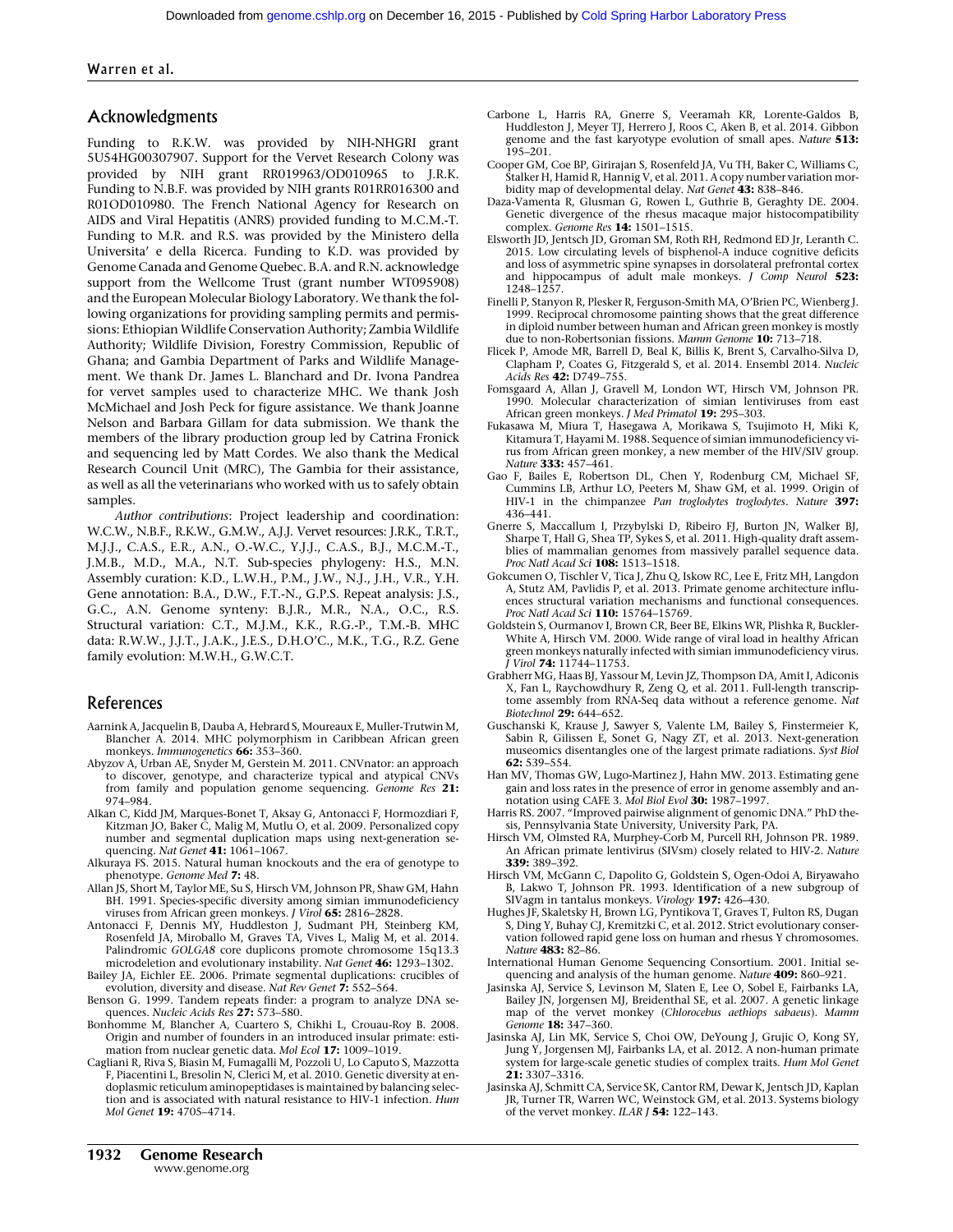- Jdo JW, Baldini A, Ward DC, Reeders ST, Wells RA. 1991. Origin of human chromosome 2: an ancestral telomere-telomere fusion. Proc Natl Acad Sci 88: 9051-9055.
- Jin MJ, Hui H, Robertson DL, Muller MC, Barre-Sinoussi F, Hirsch VM, Allan JS, Shaw GM, Sharp PM, Hahn BH. 1994. Mosaic genome structure of simian immunodeficiency virus from West African green monkeys. EMBO J 13: 2935–2947.
- Johnston JJ, Lewis KL, Ng D, Singh LN, Wynter J, Brewer C, Brooks BP, Brownell I, Candotti F, Gonsalves SG, et al. 2015. Individualized iterative phenotyping for genome-wide analysis of loss-of-function mutations. Am J Hum Genet 96: 913–925.
- Kapustin Y, Souvorov A, Tatusova T, Lipman D. 2008. Splign: algorithms for computing spliced alignments with identification of paralogs. *Biol*<br>Direct **3:** 20.
- Kehrer-Sawatzki H, Cooper DN. 2008. Molecular mechanisms of chromosomal rearrangement during primate evolution. Chromosome Res 16: 41–56.
- Kent WJ. 2002. BLAT—the BLAST-like alignment tool. Genome Res 12: 656–664.
- Kingdon J. 1984. East African mammals: an atlas of evolution. University of Chicago Press, Chicago.
- Kurtz S, Phillippy A, Delcher AL, Smoot M, Shumway M, Antonescu C, Salzberg SL. 2004. Versatile and open software for comparing large genomes. Genome Biol 5: R12.
- Layer RM, Chiang C, Quinlan AR, Hall IM. 2014. LUMPY: a probabilistic framework for structural variant discovery. Genome Biol 15: R84.
- Li H, Durbin R. 2009. Fast and accurate short read alignment with Burrows– Wheeler transform. Bioinformatics 25: 1754-1760.
- Long J. 2003. Introduced mammals of the world. CSIRO Publishing, Clayton South, Victoria, Australia.
- Ma D, Jasinska A, Kristoff J, Grobler JP, Turner T, Jung Y, Schmitt C, Raehtz K, Feyertag F, Martinez Sosa N, et al. 2013. SIVagm infection in wild African green monkeys from South Africa: epidemiology, natural history, and evolutionary considerations. PLoS Pathog 9: e1003011.
- Ma D, Jasinska AJ, Feyertag F, Wijewardana V, Kristoff J, He T, Raehtz K, Schmitt CA, Jung Y, Cramer JD, et al. 2014. Factors associated with simian immunodeficiency virus transmission in a natural African nonhuman primate host in the wild. *J Virol* 88: 5687-5705.
- Marques-Bonet T, Ryder OA, Eichler EE. 2009. Sequencing primate genomes: what have we learned? Annu Rev Genomics Hum Genet 10: 355–386.
- McKenna A, Hanna M, Banks E, Sivachenko A, Cibulskis K, Kernytsky A, Garimella K, Altshuler D, Gabriel S, Daly M, et al. 2010. The Genome Analysis Toolkit: a MapReduce framework for analyzing next-generation DNA sequencing data. Genome Res 20: 1297-1303.
- Osman Hill WC. 1966. Primates: comparative anatomy and taxonomy. Vol. 6,<br>Catarrhini, Cercopithecoidea, Cercopithecinae. Edinburgh University Press, Edinburgh, UK.
- Pasquau F, Ena J, Sanchez R, Cuadrado JM, Amador C, Flores J, Benito C, Redondo C, Lacruz J, Abril V, et al. 2005. Leishmaniasis as an opportunistic infection in HIV-infected patients: determinants of relapse and mortality in a collaborative study of 228 episodes in a Mediterreanean region. Eur J Clin Microbiol Infect Dis 24: 411-418.
- Perelman P, Johnson WE, Roos C, Seuanez HN, Horvath JE, Moreira MA, Kessing B, Pontius J, Roelke M, Rumpler Y, et al. 2011. A molecular phylogeny of living primates. PLoS Genet 7: e1001342.
- Pozzi L, Hodgson JA, Burrell AS, Sterner KN, Raaum RL, Disotell TR. 2014. Primate phylogenetic relationships and divergence dates inferred from complete mitochondrial genomes. Mol Phylogenet Evol 75: 165-183.
- Prado-Martinez J, Sudmant PH, Kidd JM, Li H, Kelley JL, Lorente-Galdos B, Veeramah KR, Woerner AE, O'Connor TD, Santpere G, et al. 2013. Great ape genetic diversity and population history. Nature 499: 471-475.
- Pruitt KD, Brown GR, Hiatt SM, Thibaud-Nissen F, Astashyn A, Ermolaeva O, Farrell CM, Hart J, Landrum MJ, McGarvey KM, et al. 2014. RefSeq: an update on mammalian reference sequences. Nucleic Acids Res 42: D756–D763.
- Rhesus Macaque Genome Sequencing and Analysis Consortium, et al. 2007. Evolutionary and biomedical insights from the rhesus macaque genome. Science 316: 222–234.
- Rosenberg NA, Nordborg M. 2002. Genealogical trees, coalescent theory and the analysis of genetic polymorphisms. Nat Rev Genet 3: 380-390.
- Ruiz-Herrera A, Garcia F, Aguilera M, Garcia M, Ponsa Fontanals M. 2005. Comparative chromosome painting in Aotus reveals a highly derived evolution. Am J Primatol 65: 73-85.
- Schiffels S, Durbin R. 2014. Inferring human population size and separation history from multiple genome sequences. Nat Genet 46: 919-925.
- Schliep KP. 2011. phangorn: phylogenetic analysis in R. Bioinformatics 27: 592–593.
- Service SK, Teslovich TM, Fuchsberger C, Ramensky V, Yajnik P, Koboldt DC, Larson DE, Zhang Q, Lin L, Welch R, et al. 2014. Re-sequencing expands our understanding of the phenotypic impact of variants at GWAS loci. PLoS Genet 10: e1004147.
- Stanyon R, Rocchi M, Bigoni F, Archidiacono N. 2012. Evolutionary molecular cytogenetics of catarrhine primates: past, present and future. Cytogenet Genome Res 137: 273–284.
- Sudmant PH, Huddleston J, Catacchio CR, Malig M, Hillier LW, Baker C, Mohajeri K, Kondova I, Bontrop RE, Persengiev S, et al. 2013. Evolution and diversity of copy number variation in the great ape lineage. Genome Res 23: 1373–1382.
- Ventura M, Weigl S, Carbone L, Cardone MF, Misceo D, Teti M, D'Addabbo P, Wandall A, Bjorck E, de Jong PJ, et al. 2004. Recurrent sites for new centromere seeding. Genome Res 14: 1696–1703.
- Ventura M, Antonacci F, Cardone MF, Stanyon R, D'Addabbo P, Cellamare A, Sprague LJ, Eichler EE, Archidiacono N, Rocchi M. 2007. Evolutionary formation of new centromeres in macaque. Science 316: 243–246.
- Wang J, Duncan D, Shi Z, Zhang B. 2013. WEB-based GEne SeT AnaLysis Toolkit (WebGestalt): update 2013. Nucleic Acids Res 41: W77–W83.
- Watanabe A, Shiina T, Shimizu S, Hosomichi K, Yanagiya K, Kita YF, Kimura T, Soeda E, Torii R, Ogasawara K, et al. 2007. A BAC-based contig map of the cynomolgus macaque (Macaca fascicularis) major histocompatibility complex genomic region. Genomics 89: 402–412.
- Wiseman RW, Karl JA, Bohn PS, Nimityongskul FA, Starrett GJ, O'Connor DH. 2013. Haplessly hoping: macaque major histocompatibility complex made easy. ILAR J 54: 196–210.
- Yan G, Zhang G, Fang X, Zhang Y, Li C, Ling F, Cooper DN, Li Q, Li Y, van Gool AJ, et al. 2011. Genome sequencing and comparison of two nonhuman primate animal models, the cynomolgus and Chinese rhesus macaques. Nat Biotechnol 29: 1019–1023.
- Yao G, Ye L, Gao H, Minx P, Warren WC, Weinstock GM. 2012. Graph accordance of next-generation sequence assemblies. Bioinformatics 28: 13–16.
- Zarrei M, MacDonald JR, Merico D, Scherer SW. 2015. A copy number variation map of the human genome. Nature Rev Genet 16: 172-183.
- Zimin AV, Cornish AS, Maudhoo MD, Gibbs RM, Zhang X, Pandey S, Meehan DT, Wipfler K, Bosinger SE, Johnson ZP, et al. 2014. A new rhesus macaque assembly and annotation for next-generation sequencing analyses. Biol Direct 9: 20.

Received April 8, 2015; accepted in revised form September 10, 2015.